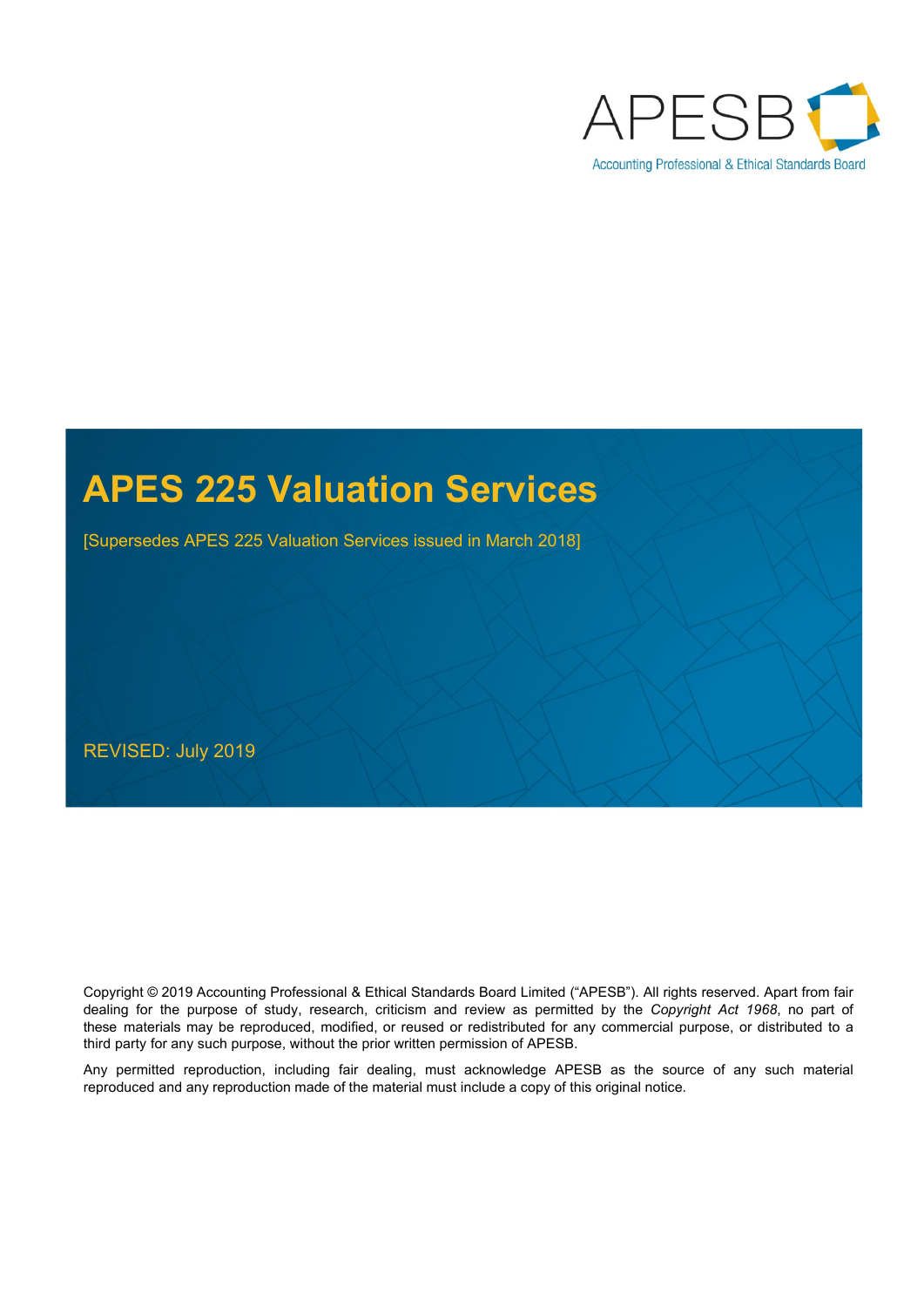# **CONTENTS**

#### **Section**

| <b>Public interest</b>                                                           |  |  |  |
|----------------------------------------------------------------------------------|--|--|--|
| Professional Independence                                                        |  |  |  |
| Professional competence and due care                                             |  |  |  |
| Confidentiality                                                                  |  |  |  |
|                                                                                  |  |  |  |
|                                                                                  |  |  |  |
|                                                                                  |  |  |  |
|                                                                                  |  |  |  |
|                                                                                  |  |  |  |
| Conformity with International Pronouncements                                     |  |  |  |
| Appendix 1: Schematic and Examples                                               |  |  |  |
| Appendix 2: Summary of revisions to the previous APES 225 (Issued in March 2018) |  |  |  |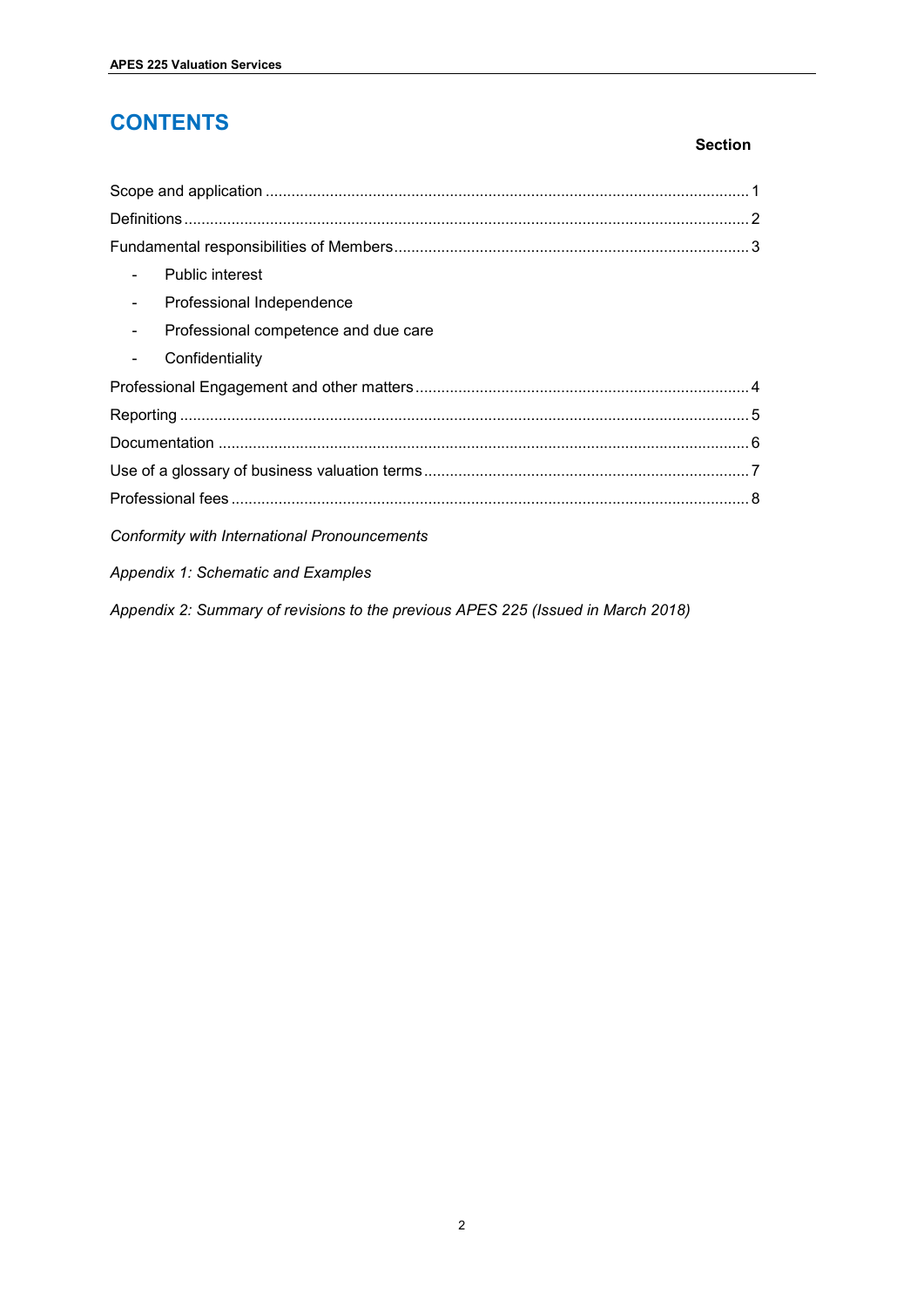# <span id="page-2-0"></span>**1. Scope and application**

- 1.1 The objective of APES 225 *Valuation Services* is to specify a Member's professional and ethical obligations in respect of:
	- the provision of a Valuation Service to a Client or Employer:
	- the types of Engagement or Assignment that are a Valuation Service;
	- matters a Member in Public Practice must address in the Terms of Engagement;
	- matters to be disclosed in a Valuation Report; and
	- quality control and documentation requirements.
- 1.2 [Accounting Professional & Ethical Standards Board Limited \(APESB\)](https://www.apesb.org.au/) has revised professional standard APES 225 *Valuation Services* (**the Standard**), which is effective for Valuation Services commencing on or after 1 January 2020 and supersedes APES 225 issued in March 2018. Earlier adoption of this Standard is permitted.
- 1.3 APES 225 sets the standards for Members in the provision of quality and ethical Valuation Services. The mandatory requirements of this Standard are in **bold-type**, preceded or followed by discussion or explanations in normal type. APES 225 should be read in conjunction with other professional duties of Members, and any legal obligations that may apply.
- **1.4 Members in Australia shall follow the mandatory requirements of APES 225 when they provide Valuation Services.**
- **1.5 Members outside of Australia shall follow the mandatory requirements of APES 225 to the extent to which they are not prevented from so doing by specific requirements of local laws and/or regulations.**
- **1.6 Members shall comply with other applicable Professional Standards and be familiar with relevant guidance notes when performing Professional Activities. All Members shall comply with the fundamental principles outlined in the Code.**
- 1.7 The Standard is not intended to detract from any responsibilities which may be imposed by law or regulation.
- 1.8 All references to Professional Standards, guidance notes and legislation are references to those provisions as amended from time to time.
- 1.9 In applying the requirements outlined in APES 225, Members should be guided not merely by the words but also by the spirit of the Standard and the Code.
- 1.10 In this Standard, unless otherwise specified, words in the singular include the plural and vice versa, words of one gender include another gender, and words referring to persons include corporations or organisations, whether incorporated or not.

# <span id="page-2-1"></span>**2. Definitions**

Defined terms are shown in the body of the Standard in title case.

For the purpose of this Standard:

*Assignment* means an instruction, whether written or otherwise, by an Employer to a Member in Business relating to the provision of Professional Activities by a Member in Business. However, consultations with the Employer prior to such instruction are not part of an Assignment.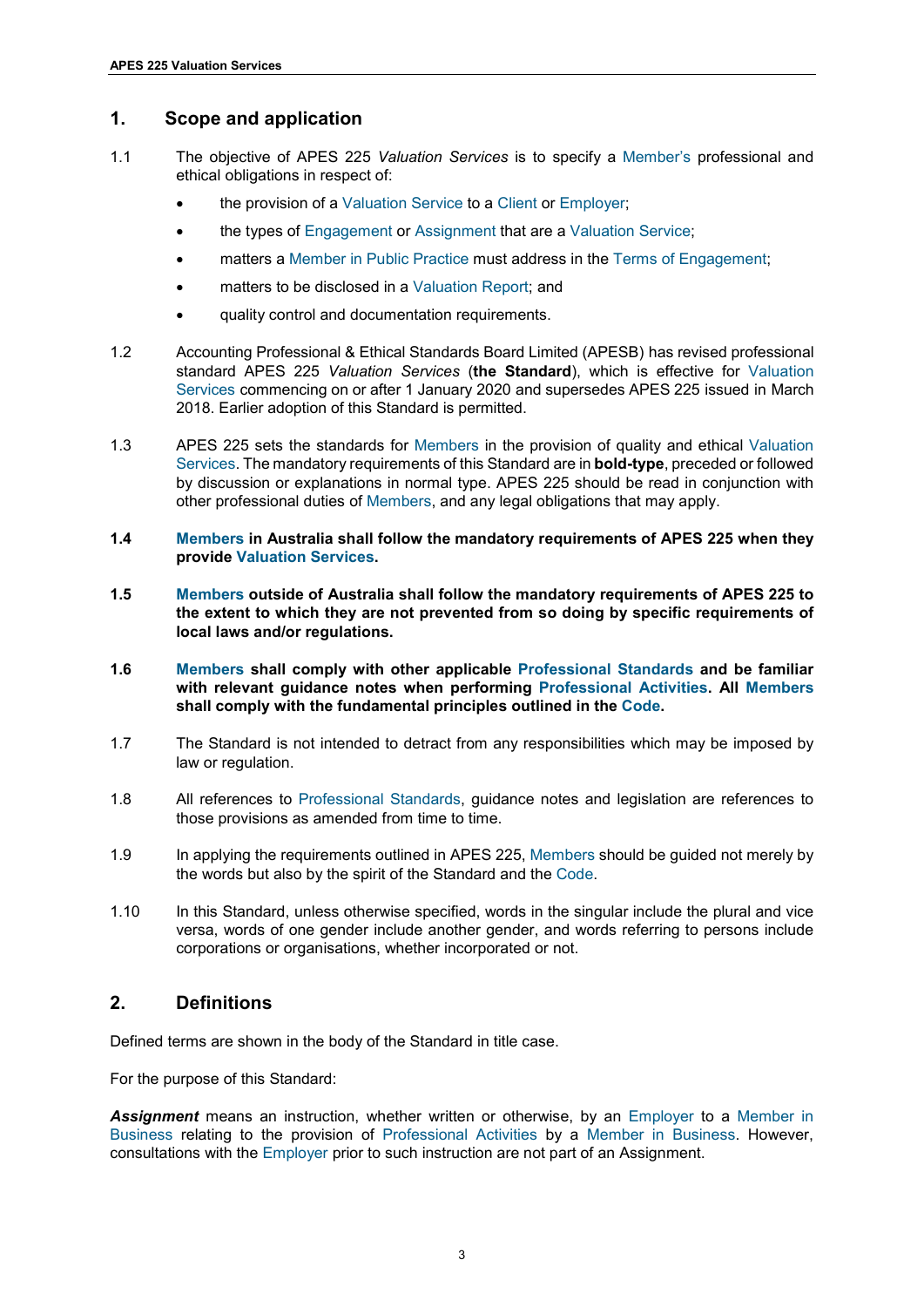*Calculated Value* means an estimate of value of a business, business ownership interest, security, intangible asset, or other asset or liability that results from a Calculation Engagement. A Calculated Value may either be a single amount or a range.

*Calculation Engagement* means an Engagement or Assignment to perform a Valuation and provide a Valuation Report where the Member and the Client or Employer agree on the Valuation Approaches, Valuation Methods and Valuation Procedures the Member will employ. A Calculation Engagement generally does not include all of the Valuation Procedures required for a Valuation Engagement or a Limited Scope Valuation Engagement.

*Client* means an individual, firm, entity or organisation to whom or to which Professional Activities are provided by a Member in Public Practice in respect of Engagements of either a recurring or demand nature.

*Code* means APES 110 *[Code of Ethics for Professional Accountants \(including Independence](https://apesb.org.au/page.php?id=12) [Standards\)](https://apesb.org.au/page.php?id=12)*.

*Conclusion of Value* means an estimate of value of a business, business ownership interest, security, intangible asset, or other asset or liability that results from a Valuation Engagement or a Limited Scope Valuation Engagement. A Conclusion of Value may either be a single amount or a range.

*Contingent Fee* means a fee calculated on a predetermined basis relating to the outcome of a transaction or the result of the services performed by the Firm. A fee that is established by a court or other public authority is not a Contingent Fee.

**Employer** means an entity or person that employs, engages or contracts a Member in Business.

*Engagement* means an agreement, whether written or otherwise, between a Member in Public Practice and a Client relating to the provision of Professional Services by a Member in Public Practice. However, consultations with a prospective Client prior to such agreement are not part of an Engagement.

*Engagement Document* means the document (i.e. letter, agreement or any other appropriate means) in which the Terms of Engagement are specified in Writing.

#### *Firm* means:

- (a) A sole practitioner, partnership, corporation or other entity of professional accountants;
- (b) An entity that controls such parties, through ownership, management or other means;
- (c) An entity controlled by such parties, through ownership, management or other means; or
- (d) An Auditor-General's office or department.

#### *Independence* comprises:

- (a) Independence of mind the state of mind that permits the expression of a conclusion without being affected by influences that compromise professional judgement, thereby allowing an individual to act with integrity, and exercise objectivity and professional scepticism.
- (b) Independence in appearance the avoidance of facts and circumstances that are so significant that a reasonable and informed third party would be likely to conclude that a Firm's, or an Engagement team member's integrity, objectivity or professional scepticism has been compromised.

*Limited Scope Valuation Engagement* means an Engagement or Assignment to perform a Valuation and provide a Valuation Report where the scope of work is limited or restricted. The scope of work is limited or restricted where the Member is not free, as the Member would be but for the limitation or restriction, to employ the Valuation Approaches, Valuation Methods and Valuation Procedures that a reasonable and informed third party would perform taking into consideration all the specific facts and circumstances of the Engagement or Assignment available to the Member at that time, and it is reasonable to expect that the effect of the limitation or restriction on the estimate of value is material.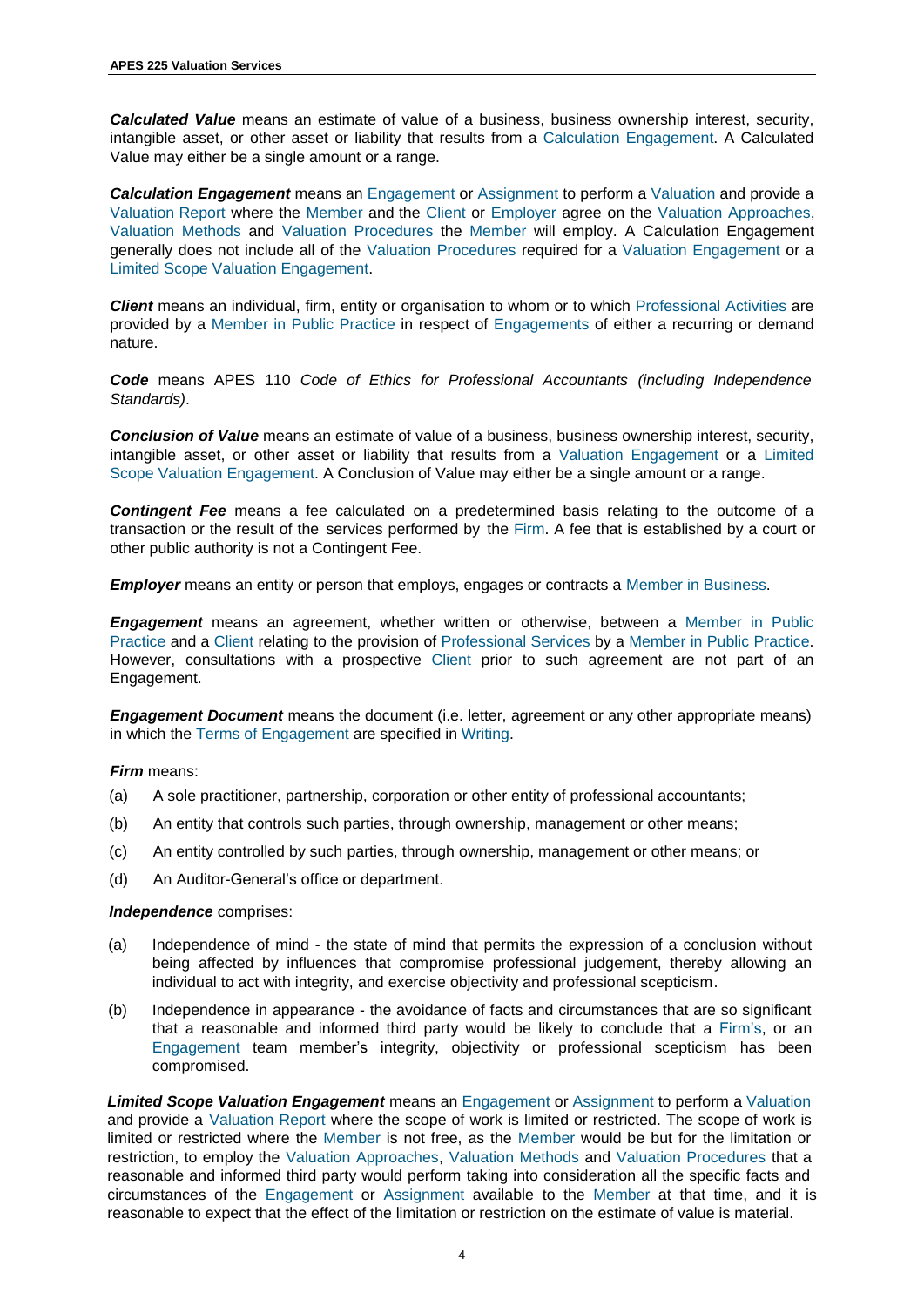A limitation or restriction may be imposed by the Client or Employer or it may arise from other sources or circumstances. A limitation or restriction may be present and known at the outset of the Engagement or Assignment or may arise or become known during the course of a Valuation Engagement. A Limited Scope Valuation Engagement may also be referred to as a "restricted-scope valuation engagement" or an "indicative valuation engagement".

*Member* means a member of a Professional Body that has adopted this Standard as applicable to their membership, as defined by that Professional Body.

*Member in Business* means a Member working in areas such as commerce, industry, service, the public sector, education, the not-for-profit sector, or in regulatory or professional bodies, who might be an employee, contractor, partner, director (executive or non-executive), owner-manager or volunteer.

*Member in Public Practice* means a Member, irrespective of functional classification (for example, audit, tax or consulting) in a Firm that provides Professional Services. This term is also used to refer to a Firm of Members in Public Practice and means a practice entity and a participant in that practice entity as defined by the applicable Professional Body.

**Premise of Value** means an assumption regarding the most likely set of transactional circumstances that may be applicable to the subject valuation, for example, going concern or liquidation.

*Professional Activity* means an activity requiring accountancy or related skills undertaken by a Member, including accounting, auditing, tax, management consulting, and financial management.

*Professional Bodies* means [Chartered Accountants](https://www.charteredaccountantsanz.com/) Australia and New Zealand, [CPA Australia](https://www.cpaaustralia.com.au/) and the [Institute of Public Accountants.](https://www.publicaccountants.org.au/)

*Professional Services* means Professional Activities performed for Clients.

*Professional Standards* means all standards issued by [Accounting Professional &](https://www.apesb.org.au/) Ethical Standards [Board Limited](https://apesb.org.au/page.php?id=12) and all professional and ethical requirements of the applicable Professional Body.

*Terms of Engagement* means the terms and conditions that are agreed between the Client and the Member in Public Practice for the Engagement.

*Valuation* means the act or process of determining an estimate of value of a business, business ownership interest, security, intangible asset, or other asset or liability by applying Valuation Approaches, Valuation Methods and Valuation Procedures. A Valuation does not involve the verification of information in respect of the business, business ownership interest, security, intangible asset, or other asset or liability being valued.

*Valuation Approach(es)* means a general way(s) of determining an estimate of value of a business, business ownership interest, security, intangible asset, or other asset or liability using one or more Valuation Methods.

*Valuation Engagement* means an Engagement or Assignment to perform a Valuation and provide a Valuation Report where the Member is free to employ the Valuation Approaches, Valuation Methods, and Valuation Procedures that a reasonable and informed third party would perform taking into consideration all the specific facts and circumstances of the Engagement or Assignment available to the Member at that time. Where a Member has entered into a Valuation Engagement but during the course of performing the Valuation Engagement the Member becomes aware of a limitation or restriction that, if it had been known at the time the Engagement or Assignment was entered into, would have made the Engagement or Assignment a Limited Scope Valuation Engagement then the Valuation Engagement will become a Limited Scope Valuation Engagement.

*Valuation Method(s)* means, within Valuation Approaches, a specific way(s) to determine an estimate of value of a business, business ownership interest, security, intangible asset, or other asset or liability.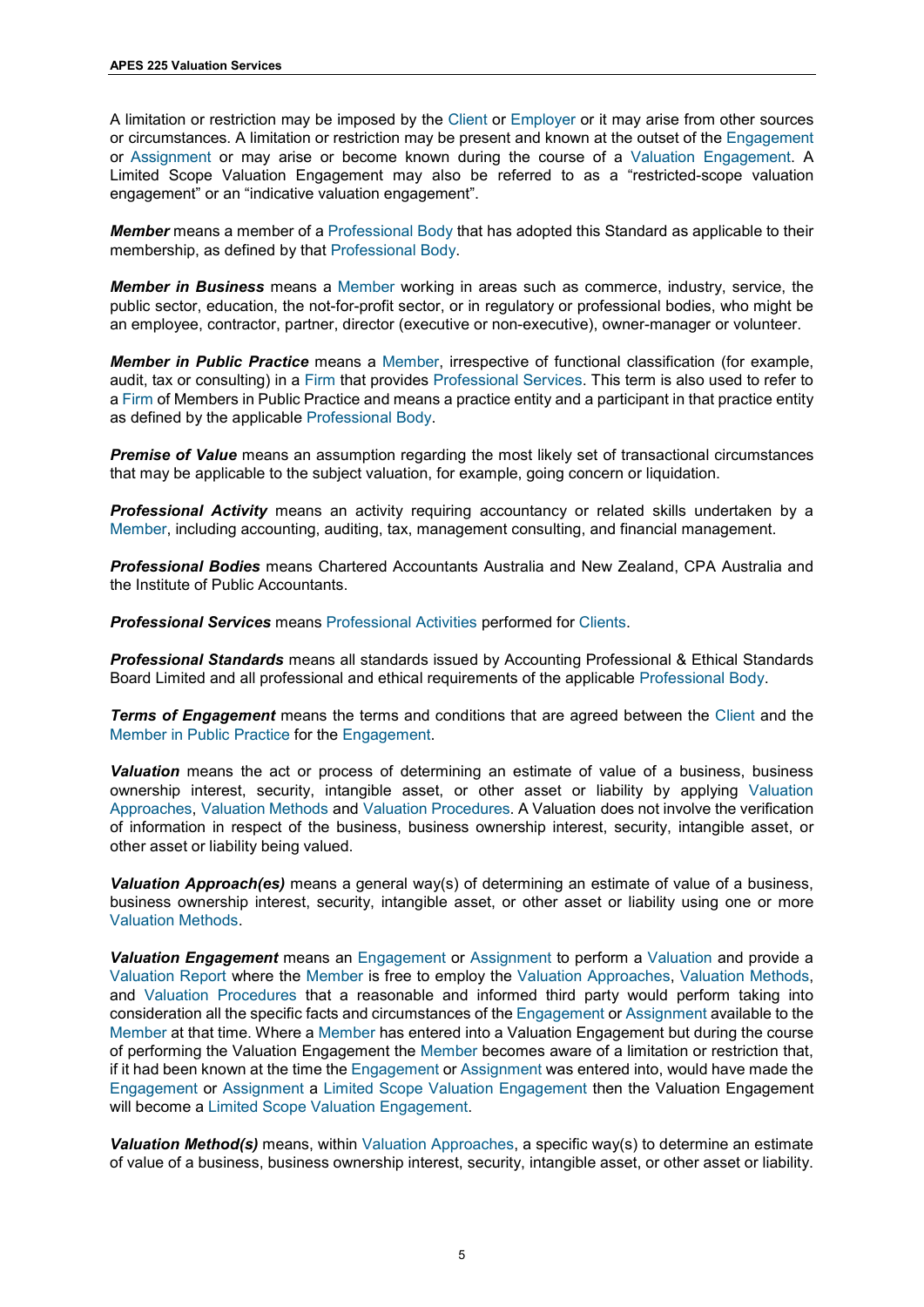<span id="page-5-1"></span>*Valuation Procedures* means the act, manner and technique of performing the steps of a Valuation Method.

*Valuation Report* means any written or oral communication by the Member containing a Conclusion of Value or a Calculated Value.

*Valuation Service* means a service provided by a Member to a Client or Employer in performance of a Valuation Engagement, Limited Scope Valuation Engagement or a Calculation Engagement.

*Writing* means a mode of representing or reproducing words in a visible form and includes words in an electronic format capable of being converted to printed text.

## <span id="page-5-0"></span>**3. Fundamental responsibilities of Members**

- **3.1 A Member providing a Valuation Service shall comply with Part 1** *[Complying with the](https://apesb.org.au/page.php?id=12) [Code, Fundamental Principles](https://apesb.org.au/page.php?id=12) and Conceptual Framework* **of the Code and relevant laws and regulations.**
- **3.2 Members in Public Practice shall comply with [Section 310](https://apesb.org.au/page.php?id=12)** *Conflicts of Interest* **of the Code.**

#### **Public interest**

**3.3 In accordance with Section 100** *[Complying with the Code](https://apesb.org.au/page.php?id=12)* **of the Code, a Member shall observe and comply with the Member's public interest obligations when providing a Valuation Service.**

#### **Professional Independence**

- **3.4 When a Member in Public Practice is engaged to perform a Valuation Service which requires Independence or purports to be independent, the Member shall comply with Independence as defined in this Standard.**
- **3.5 A Member in Public Practice shall not act as an advocate in respect of a Valuation Service which requires Independence or purports to be independent.**

#### **Professional competence and due care**

- **3.6 A Member providing a Valuation Service shall maintain professional competence and take due care in the performance of the Member's work in accordance with [Subsection](https://apesb.org.au/page.php?id=12) 113** *[Professional Competence and Due Care](https://apesb.org.au/page.php?id=12)* **of the Code.**
- **3.7 Where a Valuation Service or part thereof requires the consideration of matters that are outside a Member's professional expertise, the Member shall seek expert assistance or advice from a suitably qualified third party on those matters outside of the Member's professional expertise or decline the Valuation Service. The Member shall disclose in any Valuation Report or other relevant communications the extent of the reliance upon the advice of such a third party.**
- **3.8 When planning to use the work of a suitably qualified third party, a Member shall assess the professional competence and objectivity of the third party, the engagement terms of the third party, and on completion the appropriateness and reasonableness of the work performed.**
- 3.9 In undertaking a Valuation Service, a Member should consider the contents of any guidance in respect of Valuation matters issued by the Professional Bodies and appropriate regulatory authorities.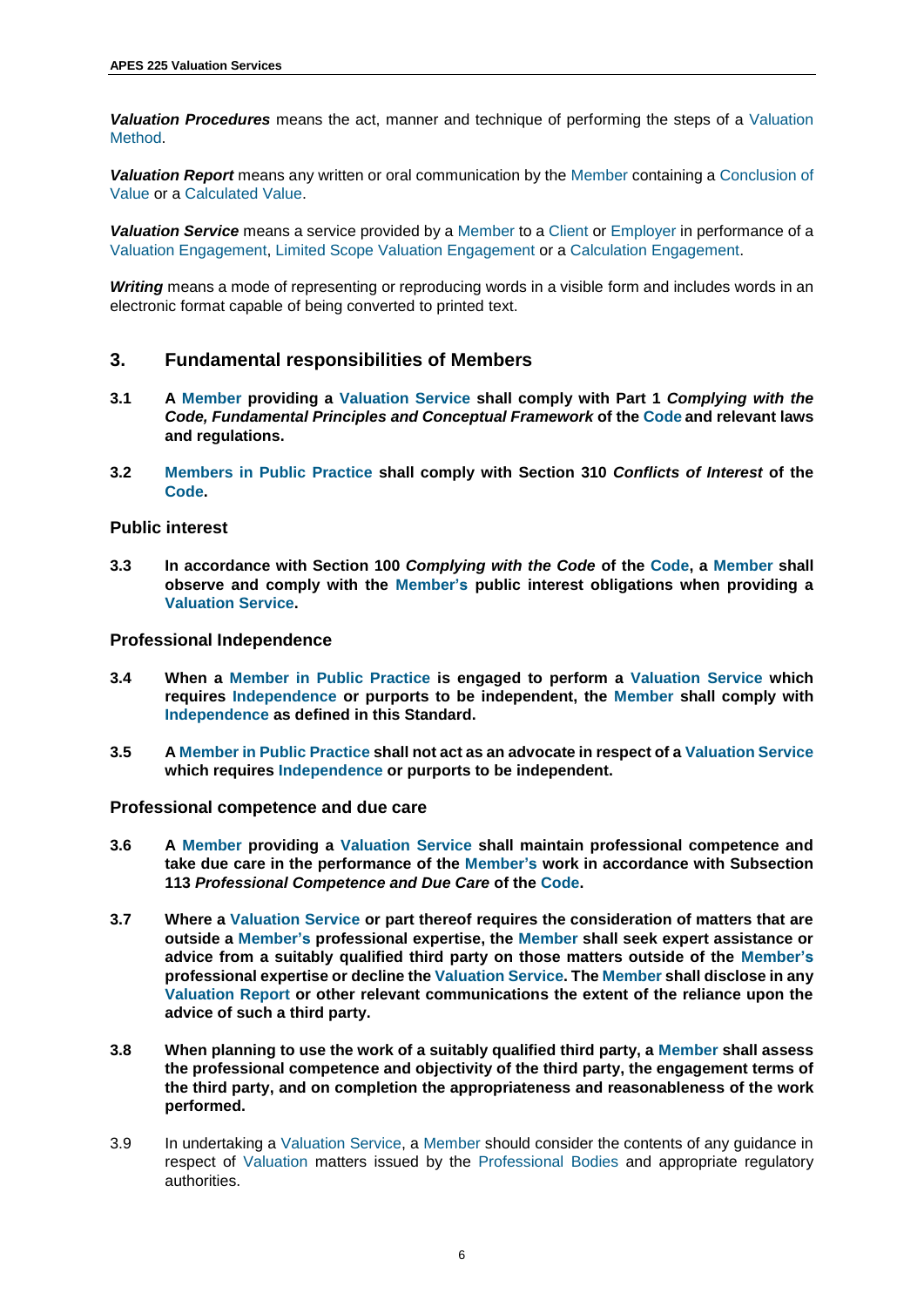#### <span id="page-6-1"></span>**Confidentiality**

- **3.10 A Member who acquires confidential information in the course of performing a Valuation Service for a Client or Employer shall comply with [Subsection 114](https://apesb.org.au/page.php?id=12)** *Confidentiality* **of the Code.**
- <span id="page-6-2"></span>**3.11 Unless the Member has a legal, regulatory or professional obligation of disclosure, a Member shall not convey any information relating to a Client's or Employer's affairs to a third party without the Client's or Employer's permission.**
- 3.12 Where a Client has given a Member in Public Practice permission to disclose confidential information to a third party, it is preferable that this permission is in Writing. Where oral permission is obtained, a contemporaneous note should be made and kept on file by the Member recording the relevant details of the Client's approval.
- **3.13 Where a Member provides confidential information in accordance with a legal, regulatory or professional obligation of disclosure, the Member shall notify the Client, Employer or relevant third party as soon as practicable, provided that there is no legal prohibition against such notification.**

## <span id="page-6-0"></span>**4. Professional Engagement and other matters**

- **4.1 A Member in Public Practice shall document and communicate the Terms of Engagement to provide a Valuation Service to a Client in an Engagement Document in accordance with APES 305** *[Terms of Engagement](https://apesb.org.au/page.php?id=12)***.**
- **4.2 A Member in Public Practice shall include the following in the Engagement Document:**
	- **(a) a statement as to which type of Engagement the Member has been engaged to perform (if that has been determined at the date of the Engagement Document);**
	- **(b) the definitions of a Valuation Engagement, a Limited Scope Valuation Engagement and a Calculation Engagement;**
	- **(c) for a Valuation Engagement, a statement that if the Member becomes aware during the course of performing the Valuation of a limitation or restriction that could have a material impact on the estimate of value, then the Engagement will become a Limited Scope Valuation Engagement;**
	- **(d) for a Calculation Engagement, a statement as to which Valuation Approaches, Valuation Methods and Valuation Procedures the Member has been engaged to perform;**
	- **(e) for a Valuation Service which requires Independence or purports to be independent, a statement confirming the Member's Independence and the Member's compliance with the Independence requirements of this Standard; and**
	- **(f) a statement that the Valuation Service will be conducted in accordance with this Standard.**
- **4.3 A Member in Public Practice who is approached by a potential Client to undertake a Valuation Service shall comply with the requirements of Section 320** *[Professional](https://apesb.org.au/page.php?id=12) [Appointments](https://apesb.org.au/page.php?id=12)* **of the Code.**
- **4.4 A Member in Public Practice who has engaged the services of a third party in connection with the performance of a Valuation Service, such as a valuer of property, plant and equipment, shall not disclose the opinion or the name of that third party without the prior consent of that party unless the Member has a legal obligation of disclosure.**
- **4.5 A Member shall gather sufficient and appropriate evidence by such means as inspection, inquiry, computation and analysis to provide reasonable grounds that the Valuation Report and the conclusions therein are properly supported.**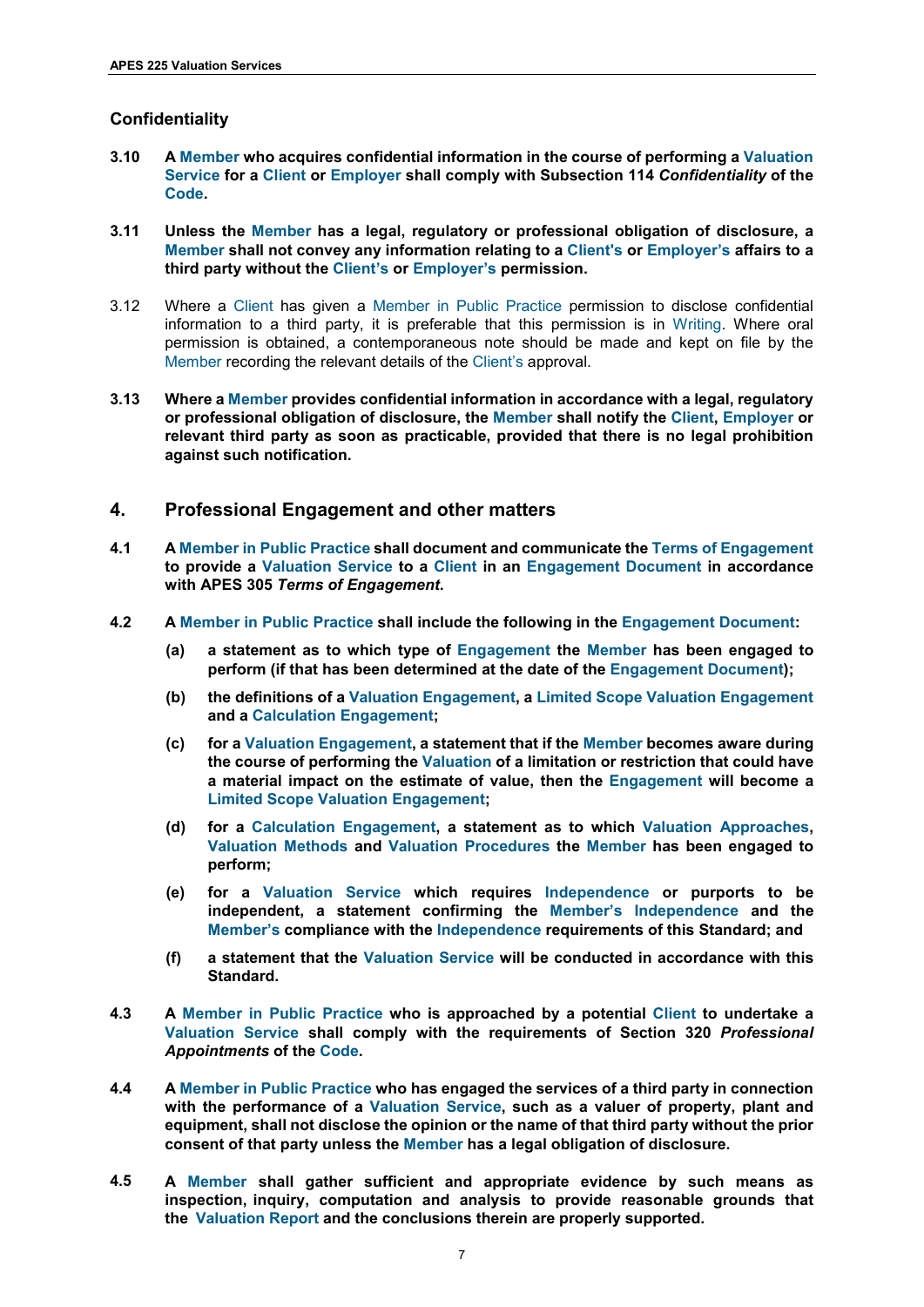<span id="page-7-3"></span>**When determining the extent and quality of evidence necessary the Member shall exercise professional judgement, considering the nature of the Valuation, the type of Valuation Service and the use to which the Valuation Report will be put.** 

- 4.6 Members are referred to APES GN 20 *[Scope and Extent of Work for Valuation Services](https://apesb.org.au/page.php?id=13)* for guidance in determining the scope and extent of work that may be appropriate for the type of Valuation Service being provided.
- 4.7 Subject to the Terms of Engagement an[d paragraph 3.11,](#page-6-2) a Member in Public Practice who has relied on information provided by the Client, its management, or a third party, should consider requesting a representation in Writing from the relevant party that:
	- (a) the relevant party has reviewed the draft Valuation Report or extract thereof;
	- (b) the facts upon which the draft Valuation Report or extract thereof is based are correct and no material relevant facts have been omitted;
	- (c) the historical financial information upon which the draft Valuation Report or extract thereof is based is complete, accurate, and reliable;
	- (d) the assumptions upon which the draft Valuation Report or extract thereof is based are reasonable; and
	- (e) there are no other matters, in the opinion of the Client, its management or a third party, which should be brought to the Member's attention.
- 4.8 Where a Member relies on a representation made by a relevant party, the Member is making an assumption that the matter represented is true, unless the Member has independently gathered sufficient and appropriate evidence to provide reasonable grounds that the matter represented is supported.
- **4.9 Where a Member becomes aware of instances of non-compliance with laws and regulations when performing a Valuation Service, the Member shall comply with [Section](https://apesb.org.au/page.php?id=12)  260** *[Responding to Non-Compliance with Laws and Regulations](https://apesb.org.au/page.php?id=12)* **(for Members in Business) or Section 360** *[Responding to Non-Compliance with Laws and Regulations](https://apesb.org.au/page.php?id=12)*  **(for Members in Public Practice) of the Code.**

# <span id="page-7-0"></span>**5. Reporting**

- <span id="page-7-2"></span>5.1 Generally when a Member in Public Practice provides a Valuation Service, the Member should prepare a written Valuation Report. However, this Standard recognises that a Member may issue a Valuation Report orally where instructed to do so by the Member's Client or where there are circumstances that would justify issuing a Valuation Report orally rather than in Writing.
- <span id="page-7-1"></span>**5.2 Where a Member in Public Practice prepares a Valuation Report in Writing in respect of a Valuation Service, the Valuation Report shall clearly communicate:**
	- **(a) The name of the party engaging the Member;**
	- **(b) A description of the business, business ownership interest, security, intangible asset, or other asset or liability being valued;**
	- **(c) The date at which the value has been determined;**
	- **(d) The date on which the Valuation Report has been issued;**
	- **(e) The purpose for which the Valuation Report has been prepared;**
	- **(f) The name and qualifications of the Member(s) responsible for the Valuation;**
	- **(g) The scope of the Valuation, including any limitations or restrictions;**
	- **(h) The standard of value used in the Valuation and its definition;**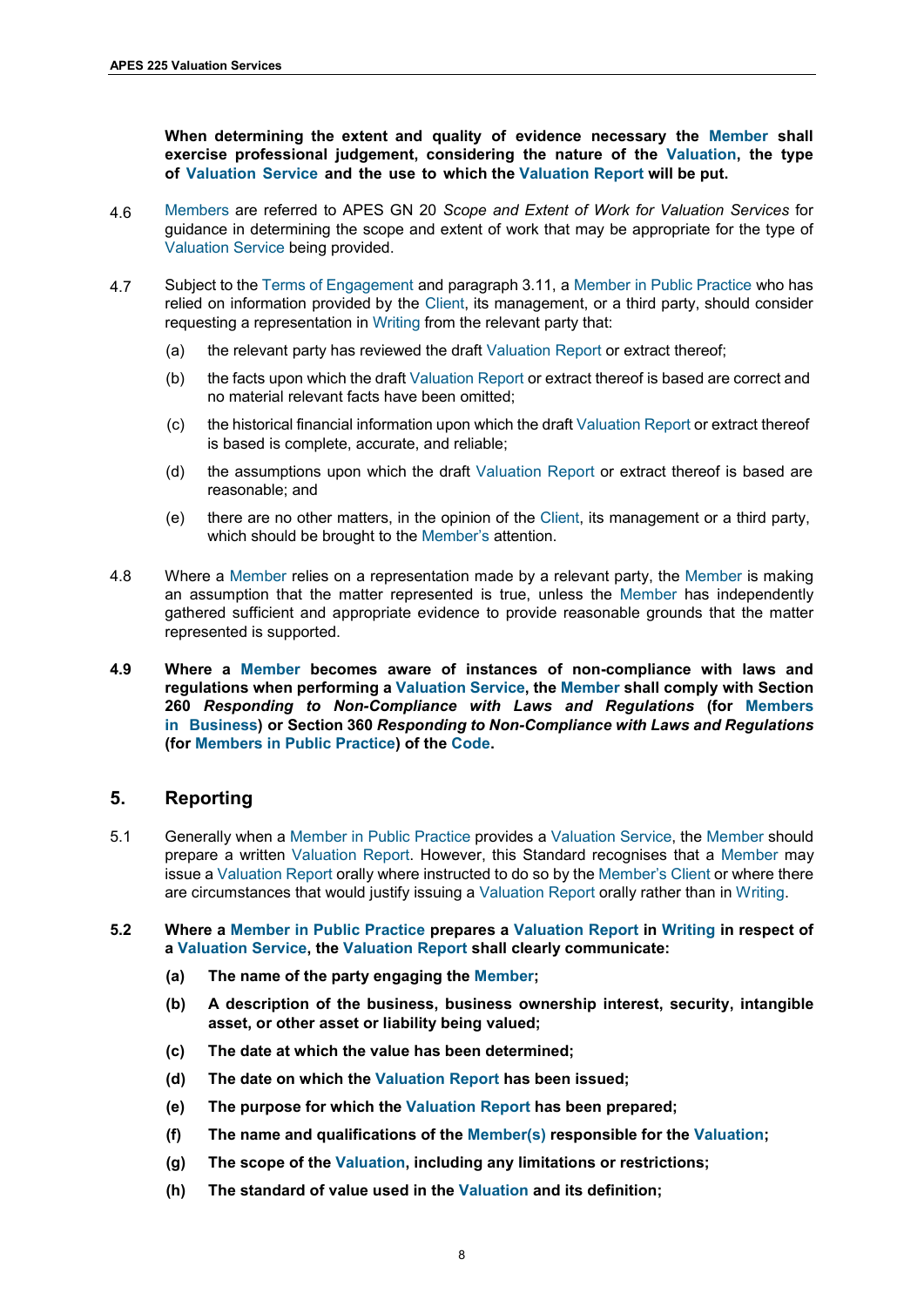- **(i) The Premise of Value adopted in the Valuation (for example, going concern premise or liquidation premise);**
- **(j) Whether the Valuation was undertaken by the Member acting independently or not;**
- **(k) The Valuation Approach(es), Valuation Method(s) and Valuation Procedures adopted in determining the estimate of value and a description of how they were applied;**
- **(l) The specific information on which the Member has relied and the extent to which it has been reviewed (for example, the documents reviewed, the individuals interviewed, the facilities visited, the reports of other experts relied upon, and management representations);**
- **(m) A description of the material assumptions applied in the Valuation and the basis for those assumptions;**
- **(n) A Conclusion of Value for a Valuation Engagement or a Limited Scope Valuation Engagement, or a Calculated Value for a Calculation Engagement;**
- **(o) All qualifications that materially affect the Conclusion of Value or Calculated Value;**
- **(p) For a Limited Scope Valuation Engagement, that if a Valuation Engagement had been performed the results may have been different;**
- **(q) For a Calculation Engagement, that if a Valuation Engagement had been performed the results may have been different;**
- **(r) Where a Member has prepared a Valuation Report requiring Independence or purporting to be independent, that the compensation to be paid to the Member is not contingent on the conclusion, content or future use of the Valuation Report; and**
- **(s) That the Valuation Service was conducted in accordance with this Standard.**
- **5.3 Where a Member in Public Practice communicates the Valuation Report orally, the Member shall communicate the elements noted in [paragraph 5.2](#page-7-3), as appropriate in the circumstances, and document the oral communication, the reasons for issuing an oral report and the work performed in accordance with this Standard and the Firm's policies and procedures established under** *[Documentation of the system of quality control](https://apesb.org.au/page.php?id=12)* **of APES 320** *[Quality Control for Firms](https://apesb.org.au/page.php?id=12)***.**
- <span id="page-8-0"></span>**5.4 In addition to the minimum requirements of a Valuation Report set out in [paragraph 5.2,](#page-7-1) the Member in Public Practice shall consider including the following information in a Valuation Report, as appropriate:**
	- **(a) A description of other Valuation Approaches or Valuation Methods considered and the reasons why they were not considered relevant for the Valuation;**
	- **(b) Sufficient details of the Valuation calculations to allow a reader to understand how the Member determined the Conclusion of Value or Calculated Value;**
	- **(c) A summary of relevant financial information; and**
	- **(d) A summary of the relevant industry.**
- 5.5 A Member in Business who undertakes a Valuation Service should prepare a Valuation Report taking into consideration the requirements and guidance of paragraph[s 5.1](#page-7-2) to [5.4](#page-8-0) of this Standard as appropriate and to the extent practicable.
- 5.6 Members are referred to APES GN 21 *Valuation Services [for Financial Reporting](https://apesb.org.au/page.php?id=13)* for guidance on matters to be disclosed in a Valuation Report when providing a Valuation Service for Financial Reporting.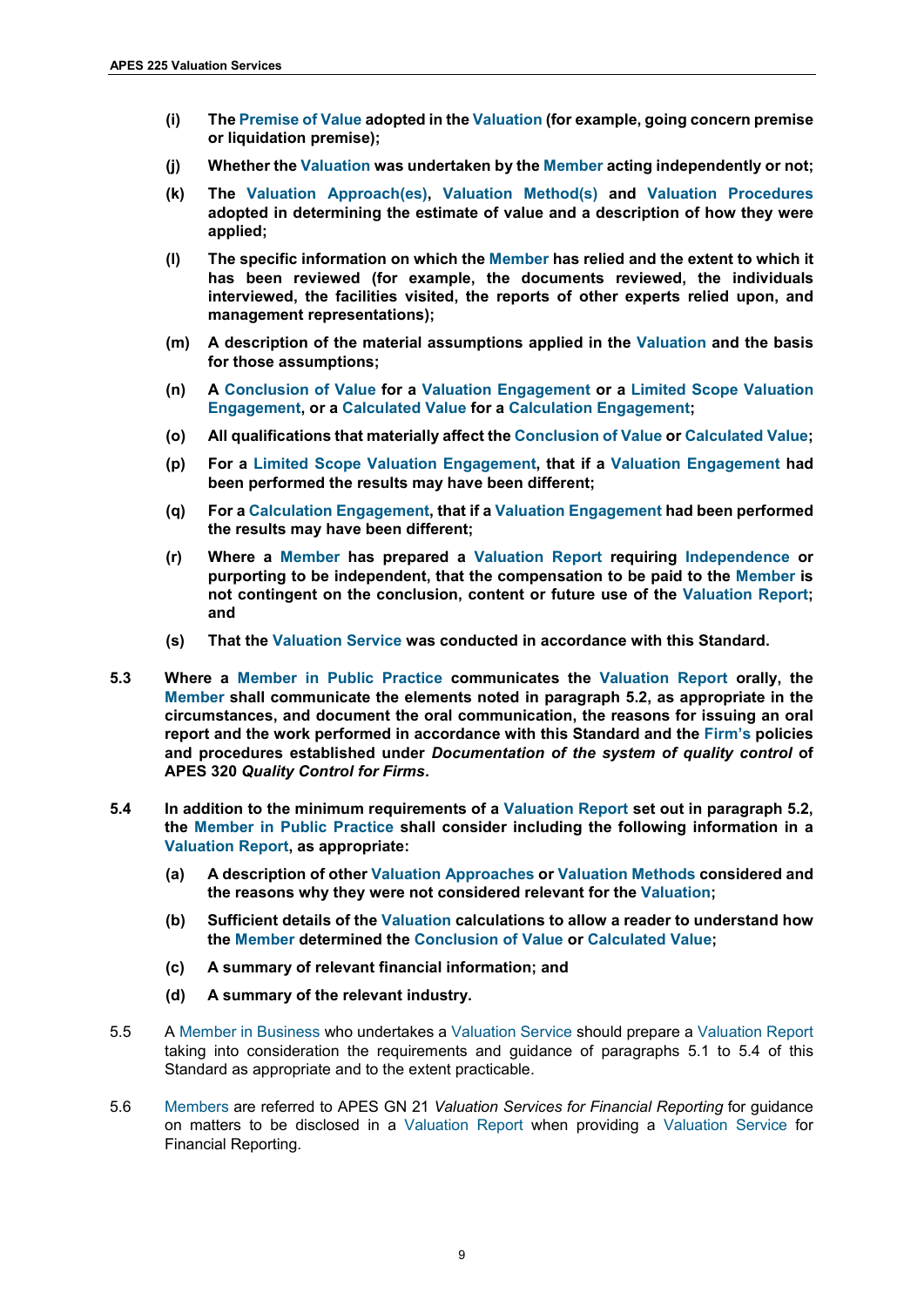# <span id="page-9-0"></span>**6. Documentation**

**6.1 A Member performing a Valuation Service shall prepare working papers that appropriately document the work performed, including the basis on which, and the method by which, any calculations, determinations or estimates used in the provision of the Valuation Service have been made.**

# <span id="page-9-1"></span>**7. Use of a glossary of business valuation terms**

- **7.1 When issuing a Valuation Report, a Member shall clearly define the Valuation terms used.**
- 7.2 Members are encouraged to use, as far as practicable, terms that are in general use for Valuation Services. Members are referred to the *International Glossary of Business Valuation [Terms](https://www.aicpa.org/)* which are included in the valuation standards of the [American Institute of Certified Public](https://www.aicpa.org/)  [Accountants](https://www.aicpa.org/) and the [Canadian Institute of Chartered Business Valuators](https://cicbv.ca/)*.*

# <span id="page-9-2"></span>**8. Professional fees**

- **8.1 A Member in Public Practice providing Valuation Services shall be remunerated for such Professional Services by way of professional fees computed in accordance with [Section](https://apesb.org.au/page.php?id=12) 330** *[Fees and Other Types of Remuneration](https://apesb.org.au/page.php?id=12)* **of the Code.**
- **8.2 A Member in Public Practice shall not enter into a Contingent Fee arrangement or receive a Contingent Fee for a Valuation Service which requires Independence or purports to be independent.**

# <span id="page-9-3"></span>*Conformity with International Pronouncements*

The [International Ethics Standards Board for Accountants \(IESBA\)](https://www.ethicsboard.org/) has not issued a pronouncement equivalent to APES 225.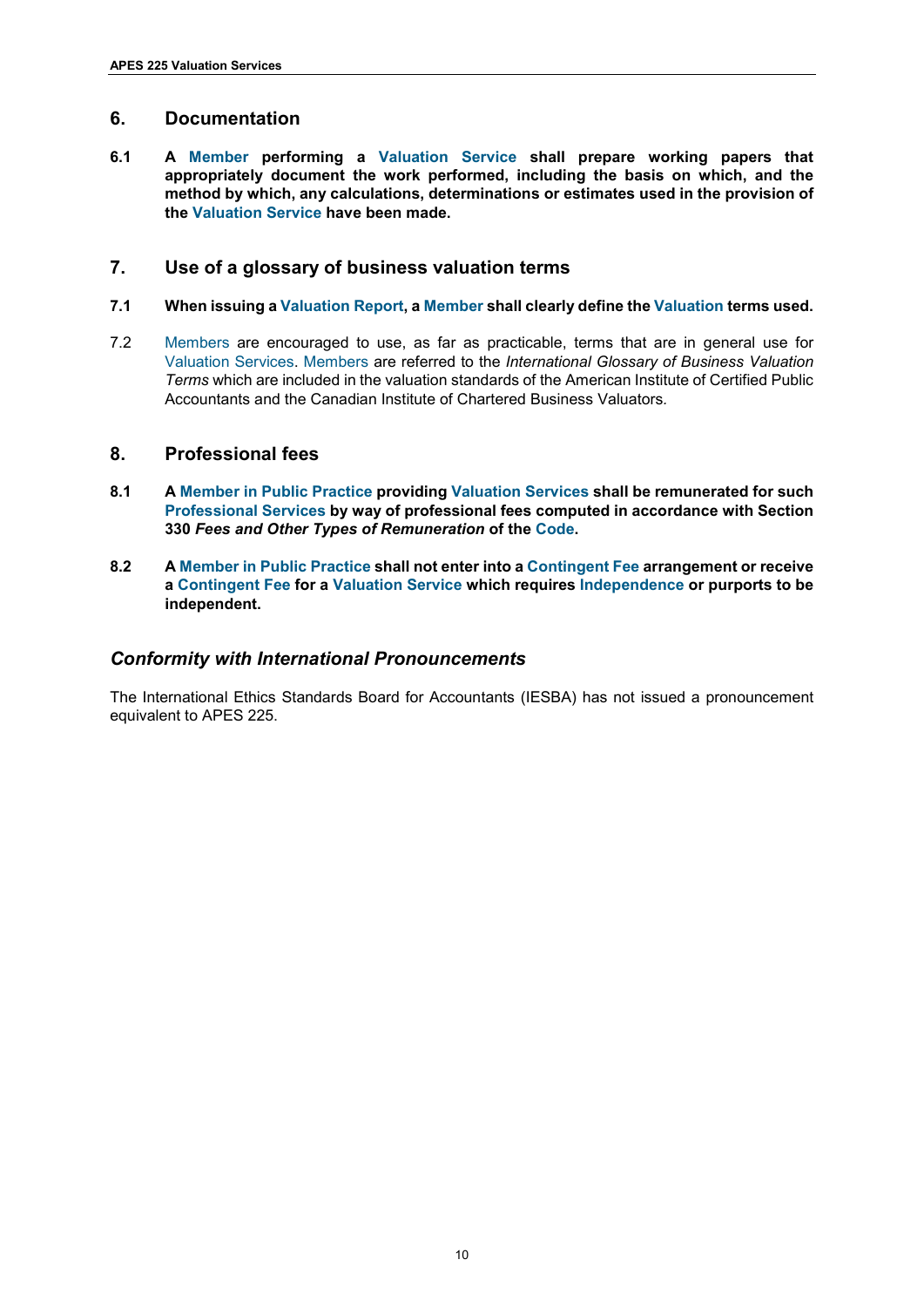# **Appendix 1**

# **Schematic and Examples**

<span id="page-10-0"></span>*This Appendix contains a schematic and some examples to assist or determine whether a particular service is a Valuation Service for the purposes of APES 225 and, if so, whether the Engagement or Assignment is a Valuation Engagement, Limited Scope Valuation Engagement, or Calculation Engagement.* 

*Members are cautioned that the determination of whether a particular service is a Valuation Service under this Standard is a matter to be judged based on the particular facts and circumstances. The examples contained in this Appendix are provided for illustrative purposes only and are not intended to be, and cannot be, all inclusive. The examples are not a substitute for reading the full text of APES 225 and applying the Standard to the particular circumstances to determine whether the Member is providing a Valuation Service. In all of the examples presented below it is assumed that there are no unmentioned facts which would be relevant to the consideration as to whether the service provided is a Valuation Service.* 

*Members should also consider whether they need to hold an Australian Financial Services License (AFSL) to be able to perform the relevant Valuation Service. This is a matter for the Member to determine in accordance with applicable laws and regulations. The examples in this Appendix do not address this matter as the focus is on determining the type of Valuation Services in accordance with this Standard.*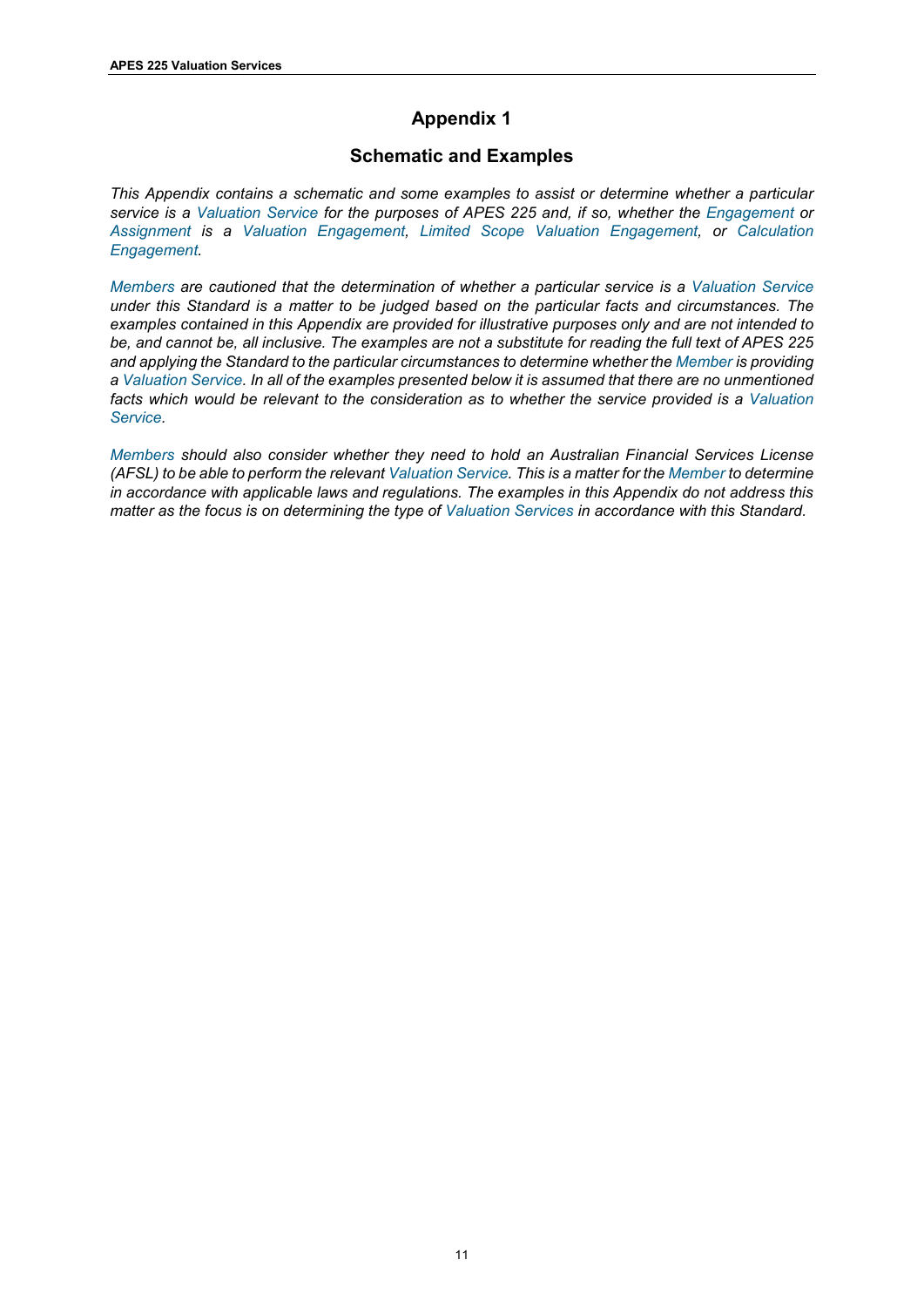#### **Schematic**

The following schematic provides an overview of what constitutes a Valuation Service and what differentiates the three types of Engagement or Assignment.



12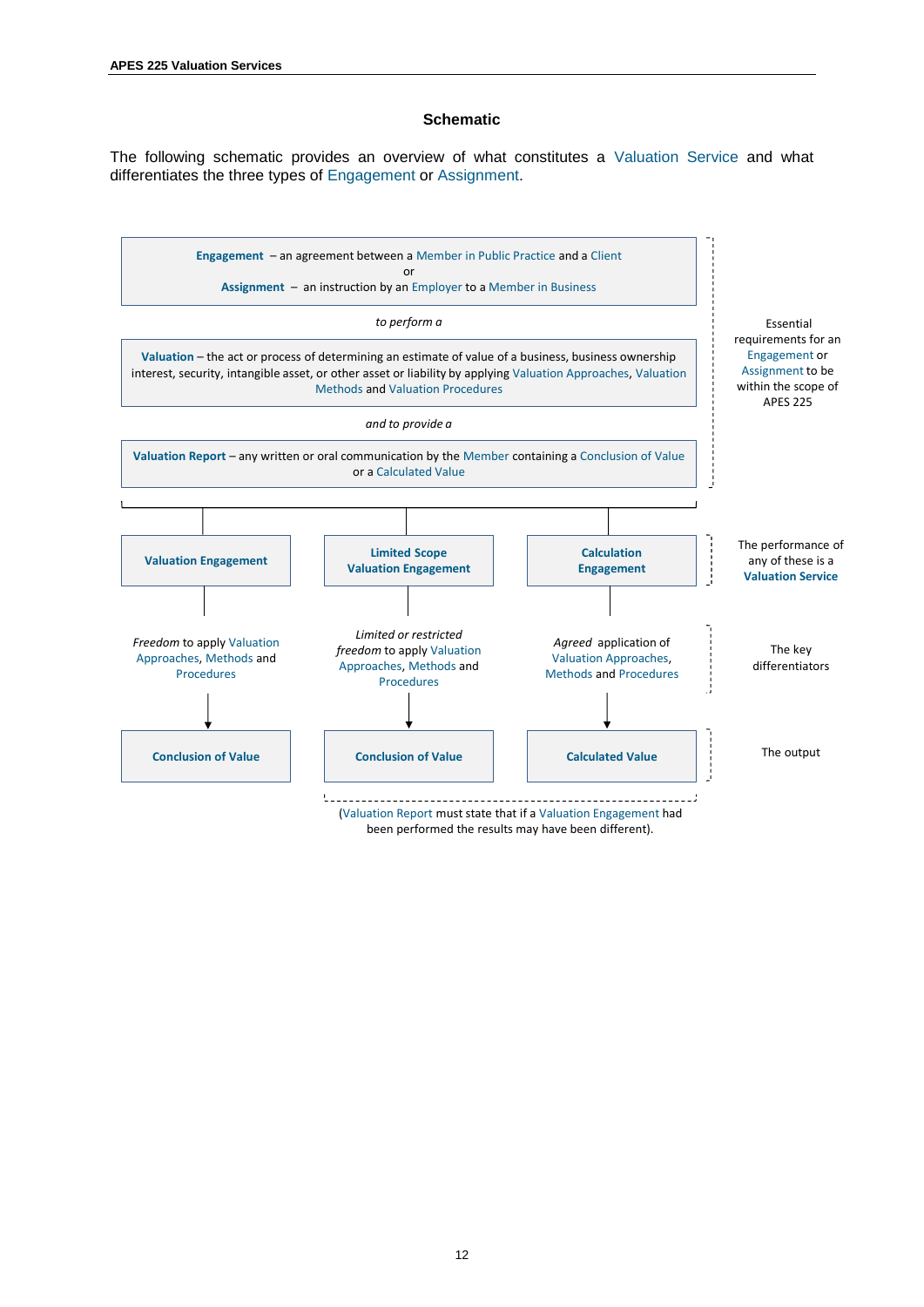# **Examples**

| No.            | <b>Title</b>                                                                                                                                                            | <b>Conclusion</b>                         |
|----------------|-------------------------------------------------------------------------------------------------------------------------------------------------------------------------|-------------------------------------------|
| 1              | Valuation of equity for capital gains tax                                                                                                                               | <b>Valuation Engagement</b>               |
| 2              | Valuation of equity where industry not<br>analysed                                                                                                                      | <b>Limited Scope Valuation Engagement</b> |
| 3              | <b>Valuation Engagement becomes Limited</b><br><b>Scope Valuation Engagement</b>                                                                                        | <b>Limited Scope Valuation Engagement</b> |
| 4              | Valuation of equity for capital gains tax<br>where Valuation date is eight years ago<br>and information lost                                                            | <b>Limited Scope Valuation Engagement</b> |
| 5              | Valuation of equity for capital gains tax<br>where records are sparse                                                                                                   | <b>Valuation Engagement</b>               |
| 6              | Valuation of equity for capital gains tax<br>with limited time                                                                                                          | <b>Limited Scope Valuation Engagement</b> |
| $\overline{7}$ | Valuation of shareholding for capital gains<br>tax with assumption on the value of all<br>equity                                                                        | <b>Limited Scope Valuation Engagement</b> |
| 8              | Valuation of shareholding for capital gains<br>tax with assumptions on the value of all<br>equity and percentage discounts for the<br>lack of control and marketability | <b>Calculation Engagement</b>             |
| 9              | Valuation of Employer's intangible assets<br>for tax consolidation                                                                                                      | <b>Valuation Engagement</b>               |
| 10             | Valuation of intellectual property for a<br><b>Client</b>                                                                                                               | <b>Valuation Engagement</b>               |
| 11             | Limited scope Valuation for mergers and<br>acquisitions advice                                                                                                          | <b>Limited Scope Valuation Engagement</b> |
| 12             | Estimate of price for advice on sale of a<br>company                                                                                                                    | <b>Not a Valuation Service</b>            |
| 13             | Limited scope Valuation of Employer's<br>business for potential sale                                                                                                    | <b>Limited Scope Valuation Engagement</b> |
| 14             | Limited scope Valuation for estate<br>planning advice                                                                                                                   | <b>Limited Scope Valuation Engagement</b> |
| 15             | Valuation assumptions for estate<br>planning advice                                                                                                                     | <b>Not a Valuation Service</b>            |
| 16             | Independent expert report for takeover<br>offer                                                                                                                         | <b>Valuation Engagement</b>               |
| 17             | Independent expert report for scheme of<br>arrangement                                                                                                                  | Valuation Engagement                      |
| 18             | Independent expert report for the<br>compulsory acquisition of securities                                                                                               | <b>Valuation Engagement</b>               |
| 19             | Audit procedures on valuation assertions                                                                                                                                | Not a Valuation Service                   |
| 20             | Audit procedures on Client's Valuations                                                                                                                                 | <b>Not a Valuation Service</b>            |
| 21             | Limited scope Valuation of Employer's<br>business                                                                                                                       | <b>Limited Scope Valuation Engagement</b> |
| 22             | Opinion as receiver and manager on<br>realisable value of business                                                                                                      | <b>Not a Valuation Service</b>            |
| 23             | Opinion as expert witness on lost profits                                                                                                                               | <b>Not a Valuation Service</b>            |
| 24             | Opinion as expert witness on value of                                                                                                                                   | <b>Valuation Engagement</b>               |
|                | business                                                                                                                                                                |                                           |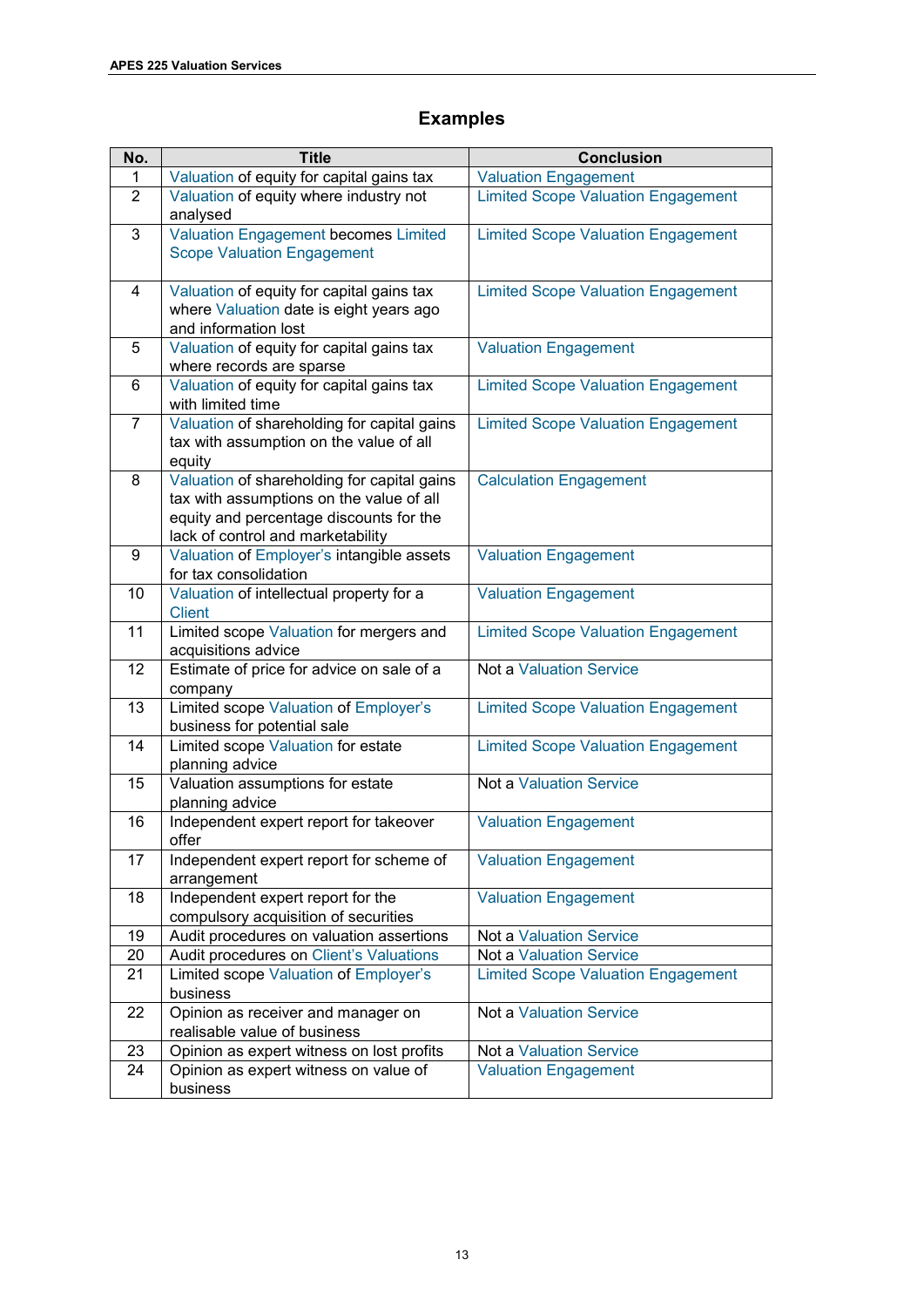#### <span id="page-13-1"></span><span id="page-13-0"></span>**Example 1 Valuation of equity for capital gains tax**

*Facts:* A Member in Public Practice is engaged to perform a Valuation as at today's date of the issued share capital of a company for the purpose of capital gains tax and to provide a written report to the Client. There is no restriction or limitation placed on the Member in choosing the appropriate procedures or approach to use.

*Analysis:* This is a Valuation Service. The Member has been engaged to perform a Valuation and to provide a Valuation Report, which constitutes a Valuation Engagement.

#### **Example 2 Valuation of equity where industry not analysed**

*Facts:* The facts are the same as for [Example 1](#page-13-1) except that the scope of work is limited in that the Member is instructed not to perform any analysis of the industry within which the business of the company operates. In the absence of this instruction the Member would have considered it appropriate to perform an analysis of the industry. The lack of analysis on the industry would reasonably be considered to have a material impact on the estimate of value.

*Analysis:* This is a Valuation Service. The Member has been engaged to perform a Valuation where the scope of work is limited or restricted, and to provide a Valuation Report, which constitutes a Limited Scope Valuation Engagement.

#### **Example 3 Valuation Engagement becomes Limited Scope Valuation Engagement**

*Facts:* The facts are the same as for [Example 1](#page-13-1) except that after agreeing the Terms of Engagement, which provides for a Valuation Engagement, during the course of performing the Valuation the Member becomes aware of a limitation. The Member intended to value the equity in the company using the income approach and for that purpose intended to estimate the company's expected future cash flows. The Member made relevant enquiries of the Client for the purpose of estimating the expected future cash flows. However, the Client decided not to respond to the Member's enquiries but instead instructed the Member to adopt the Client's existing forecast of cash flows so as to contain professional costs.

*Analysis:* This is a Valuation Service. The Member was initially engaged to perform a Valuation and to provide a Valuation Report, which constitutes a Valuation Engagement. The Client's subsequent instruction to adopt the Client's existing forecast of cash flows amounts to a limitation on the scope of work because it restricts the Member's freedom to employ the Valuation Procedures that are reasonable and appropriate taking into consideration all relevant facts and circumstances of the Engagement and the instruction could have a material impact on the estimate of value. Accordingly, from that moment the Engagement ceased to be a Valuation Engagement and became a Limited Scope Valuation Engagement.

#### **Example 4 Valuation of equity for capital gains tax where Valuation date is eight years ago and information lost**

*Facts:* The facts are the same as for [Example 1](#page-13-1) except that the valuation date is eight years ago and there is less information available now due to the subsequent destruction of many documents in accordance with the company's document retention policy and the departure of key staff. Despite this, there are some relevant documents, including financial statements for the three years up to the valuation date. The relative lack of information means that the Member is not able to choose the Valuation Approaches and Valuation Methods that the Member would otherwise consider appropriate, and is not able to apply Valuation Procedures to the extent to which the Member would otherwise consider appropriate.

*Analysis:* This is a Valuation Service. The Member has been engaged to perform a Valuation and provide a Valuation Report. A hypothetical seller and a hypothetical buyer standing at the valuation date eight years ago would have had more information available to them then than the Member has now for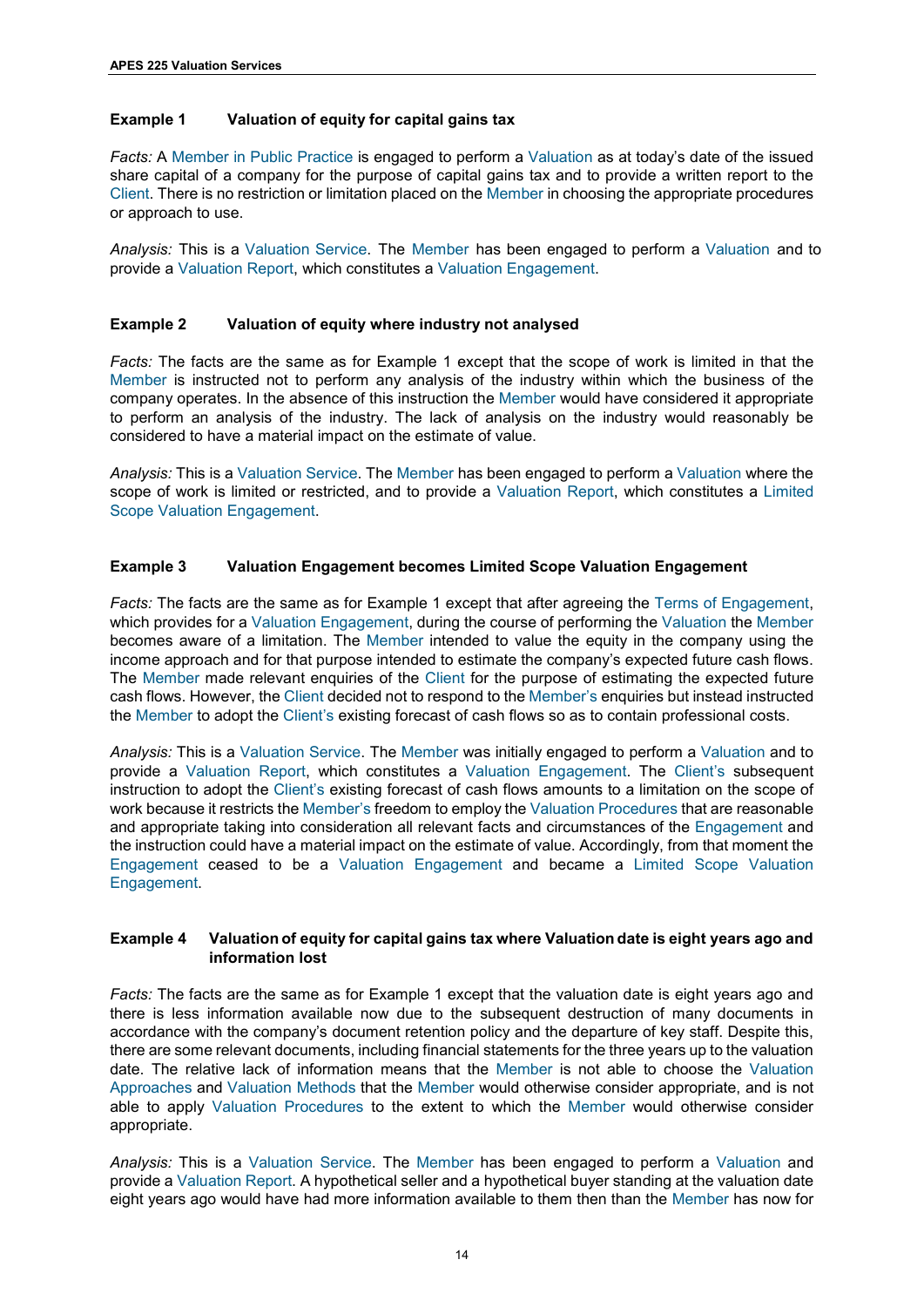<span id="page-14-0"></span>the purpose of performing a Valuation at a date eight years ago. The scope of work is limited or restricted because the relative lack of information restricts the Member's freedom to choose and apply Valuation Approaches, Valuation Methods and Valuation Procedures. Accordingly, the Engagement is a Limited Scope Valuation Engagement.

#### **Example 5 Valuation of equity for capital gains tax where records are sparse**

*Facts:* The facts are the same as for [Example 1](#page-13-1) except that the company maintains records that are very sparse (albeit compliant with legal requirements).

*Analysis:* This is a Valuation Service. The Member has been engaged to perform a Valuation and provide a Valuation Report. The sparse nature of the company's records does not amount to a limitation or restriction on scope because a hypothetical seller and a hypothetical buyer do not have any better information available to them. The fact of the sparse records is a characteristic of the company being valued and, therefore, is something that will be reflected in the estimate of value. The Engagement is a Valuation Engagement.

#### **Example 6 Valuation of equity for capital gains tax with limited time**

*Facts:* The facts are the same as fo[r Example 1](#page-13-1) except that the Member is required to deliver a Valuation Report within a period of time that is too short to allow the Member to perform all of the Valuation Procedures that the Member otherwise considers appropriate.

*Analysis:* This is a Valuation Service. The Member has been engaged to perform a Valuation and provide a Valuation Report. The scope of work is limited or restricted because the short timeframe restricts the Member's freedom to choose and apply Valuation Procedures. Hence the Engagement is a Limited Scope Valuation Engagement.

#### <span id="page-14-1"></span>**Example 7 Valuation of shareholding for capital gains tax with assumption on the value of all equity**

*Facts:* A Member in Public Practice is engaged to perform a Valuation of a shareholding in a company for the purpose of capital gains tax and to provide a written report to the Client. The Member is instructed to assume a particular figure for the value of all of the issued share capital of the company.

*Analysis:* This is a Valuation Service. The Member has been engaged to perform a Valuation and provide a Valuation Report where the scope of work is limited or restricted in that the Member is instructed to assume the value of all of the issued share capital. Otherwise the Member is free to apply the Valuation Approaches, Valuation Methods and Valuation Procedures the Member considers appropriate in determining an estimate of value of the shareholding. This freedom means the engagement is not a Calculation Engagement. The Engagement is a Limited Scope Valuation Engagement because the scope of work is limited or restricted.

#### **Example 8 Valuation of shareholding for capital gains tax with assumptions on the value of all equity and percentage discounts for the lack of control and marketability**

*Facts:* The facts are the same as for [Example 7](#page-14-1) except that in addition to being instructed to assume a particular figure for the value of all of the issued share capital of the company, the Member is instructed to assume particular percentage discounts for the lack of control and marketability associated with the shareholding.

*Analysis:* This is a Valuation Service. The Member has been engaged to perform a Valuation and provide a Valuation Report where the scope of work is limited or restricted in that the Member is instructed to assume the value of all of the issued share capital and to assume certain percentage discounts for the lack of control and marketability associated with the shareholding. The Engagement is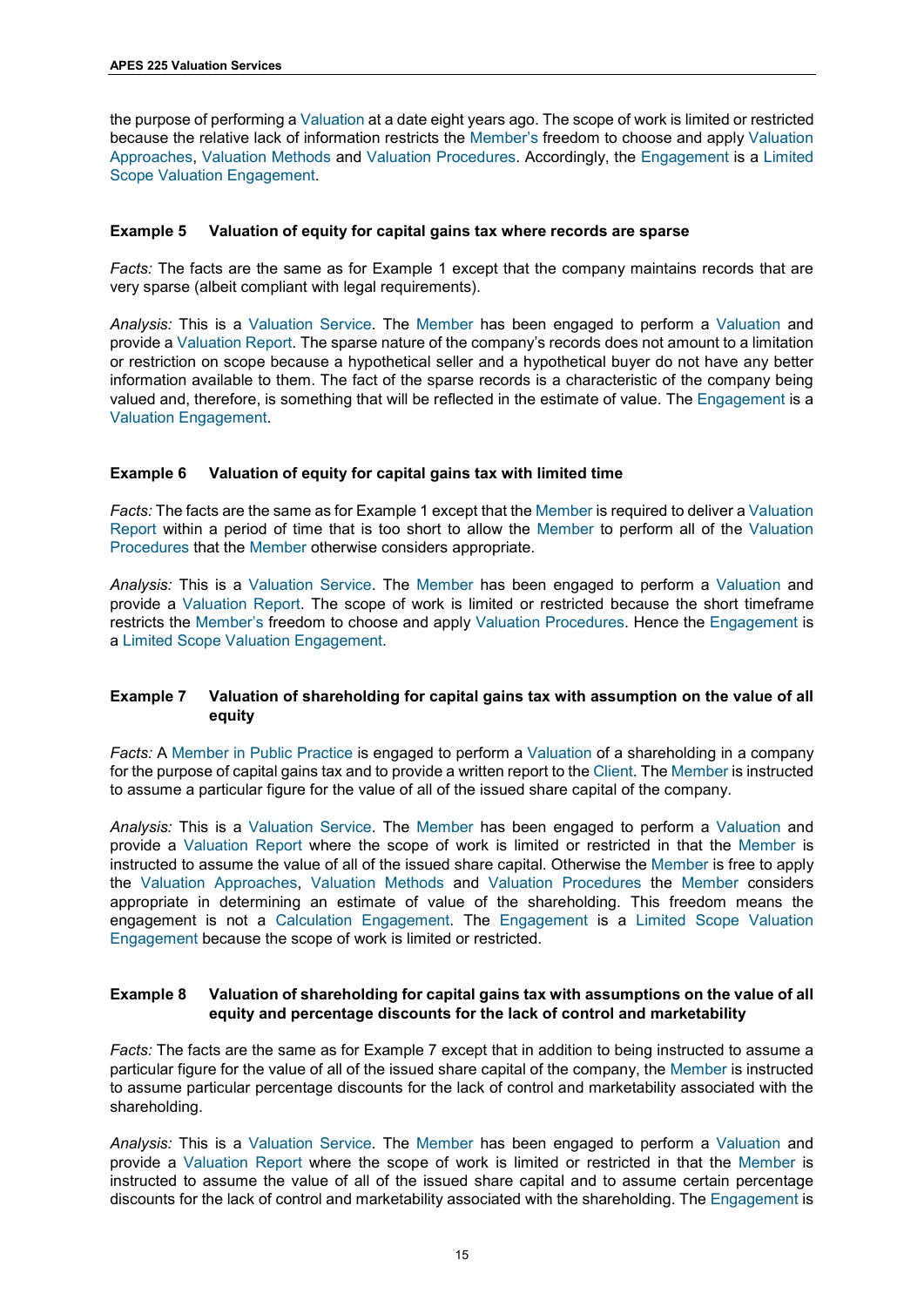<span id="page-15-0"></span>a Calculation Engagement because the Member and the Client have agreed the Valuation Approaches, Valuation Methods and Valuation Procedures the Member will apply, thereby eliminating the Member's freedom to choose. The performance of the Calculation Engagement is a Valuation Service.

#### **Example 9 Valuation of Employer's intangible assets for tax consolidation**

*Facts:* A Member in Business is assigned by the Member's Employer to perform a Valuation of the intangible assets of a company acquired by the Employer for the purpose of tax consolidation and to provide a written report to the Employer.

*Analysis:* This is a Valuation Service. The Member has been engaged to perform a Valuation and to provide a Valuation Report, which constitutes a Valuation Engagement.

#### **Example 10 Valuation of intellectual property for a Client**

*Facts:* A Member in Public Practice is engaged to perform a Valuation of the intellectual property of a Client, which the Client uses internationally. There is no restriction or limitation placed on the Member in terms of choosing the appropriate Valuation Approaches, Valuation Methods, and Valuation Procedures to perform the Valuation. The Member considers that the extent to which the intellectual property is protected by law in the countries in which it is used is material to the Valuation. The Client has informed the Member that it has not obtained legal advice to determine the strength of its legal rights over the intellectual property in each jurisdiction. The Client has instructed the Member to assume that the Client has legally enforceable rights in each jurisdiction.

*Analysis:* This is a Valuation Service. The Member in Public Practice has been engaged to perform a Valuation and to provide a Valuation Report. The Member is free to employ the Valuation Approaches, Valuation Methods, and Valuation Procedures the Member deems appropriate. Accordingly, this is a Valuation Engagement. However, the Valuation Report must disclose the material assumption the Member is instructed to make regarding the status of the legal rights over the intellectual property.

#### **Example 11 Limited scope Valuation for mergers and acquisitions advice**

*Facts:* A Member in Public Practice is engaged to provide mergers and acquisitions advice to a Client contemplating a potential acquisition of a business. Part of the instructions includes performing an indicative Valuation of the target business and providing an oral Valuation Report.

*Analysis:* This is a Valuation Service to the extent of the indicative Valuation. The Member has been engaged to perform an indicative Valuation and to provide a Valuation Report, which constitutes a Limited Scope Valuation Engagement.

#### **Example 12 Estimate of price for advice on sale of a company**

*Facts:* A Member in Public Practice is engaged to provide advice and assistance with respect to the sale of a company. As part of the sale process the Member is asked to provide generic valuation statistics and parameters relevant to the industry in which the company operates.

*Analysis:* This is not a Valuation Service. Even if some Valuation Procedures are conducted the Member has not been engaged to perform a Valuation or to provide a Valuation Report. The Member has been engaged to provide ancillary services related to the sale of a company.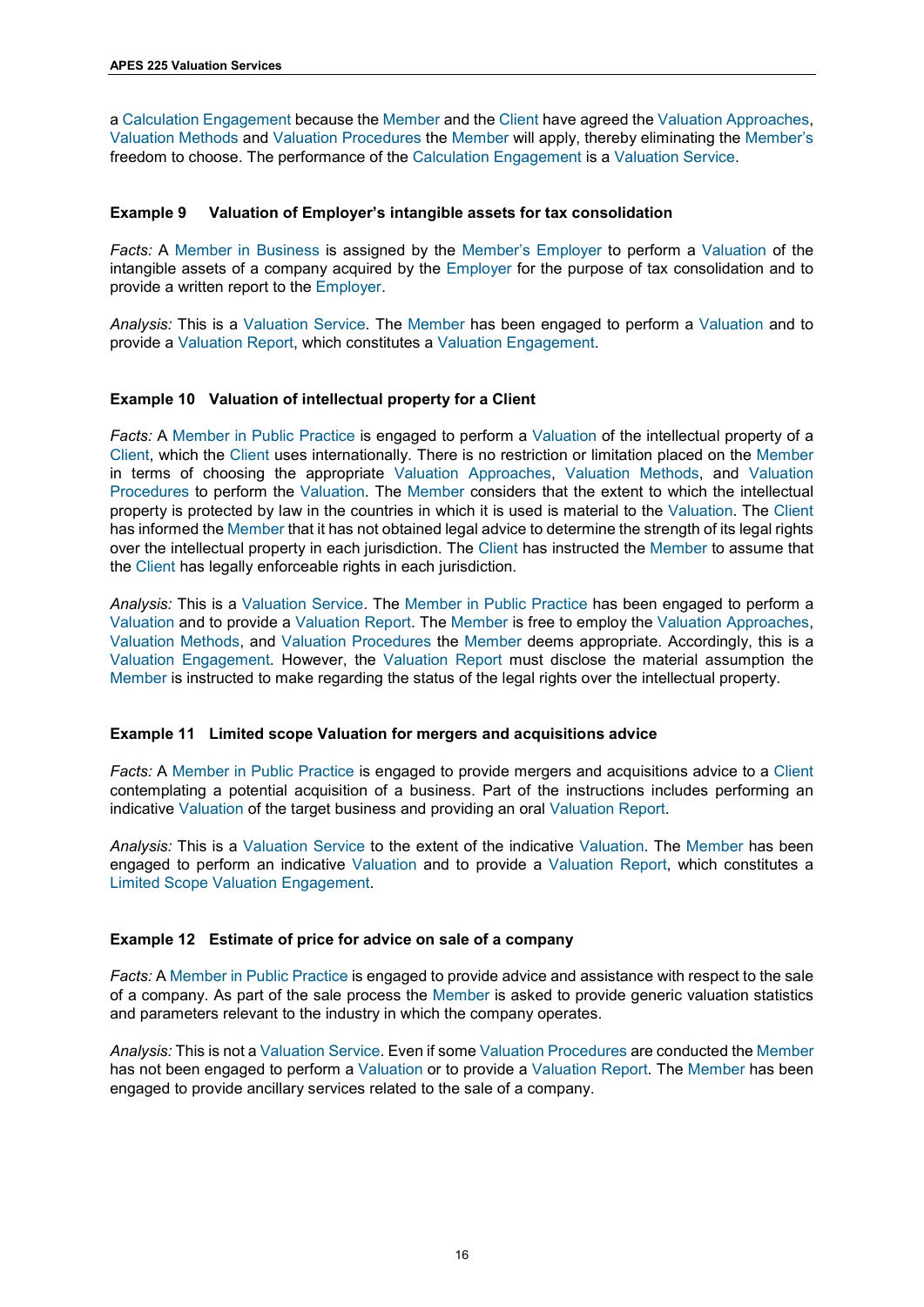#### <span id="page-16-0"></span>**Example 13 Limited scope Valuation of Employer's business for potential sale**

*Facts:* A Member in Business is assigned by the Member's Employer to perform an indicative Valuation of a business owned by the Employer for the purpose of its potential sale and to provide an oral report to the Employer.

*Analysis:* This is a Valuation Service. The Member has been assigned to perform a Limited Scope Valuation and to provide a Valuation Report to the Member's Employer, which constitutes a Limited Scope Valuation Engagement.

#### **Example 14 Limited scope Valuation for estate planning advice**

*Facts:* A Member in Public Practice is engaged to provide estate planning advice. As a required input to providing that advice, the Member performs an indicative Valuation of a business and provides an oral Valuation Report to the Client.

*Analysis:* This is a Valuation Service to the extent of performing the indicative Valuation of the business and providing the Valuation Report, which constitutes a Limited Scope Valuation Engagement.

#### **Example 15 Valuation assumptions for estate planning advice**

*Facts:* A Member in Public Practice is engaged to provide tax advice in respect of an estate planning Engagement. As part of the estate planning process, the Member provides assumptions of values of the assets to assess the potential tax consequences. The Member is not involved in determining the value of the estate.

*Analysis:* This is not a Valuation Service. Even if some Valuation Procedures are conducted the Member has not been engaged to perform a Valuation or to provide a Valuation Report. The Member has been engaged to provide tax advice in respect of estate planning.

#### **Example 16 Independent expert report for takeover offer**

*Facts:* A Member in Public Practice is engaged by a Client who is the target of a takeover offer to prepare an independent expert report on whether the takeover offer is "fair and reasonable". As noted in paragraph RG 111.11 of ASIC's Regulatory Guide 111 *Content of Expert Reports*, an offer is "fair" if "the value of the offer price or consideration is equal to or greater than the value of the securities the subject of the offer". The Member will perform a Valuation of the securities for the purpose of assessing if the offer is "fair". In accordance with section 640 of the *[Corporations Act 2001](https://www.legislation.gov.au/Details/C2019C00216)*, the independent expert's report will accompany the target's statement that will be sent to the shareholders of the Client.

*Analysis:* This is a Valuation Service to the extent of performing the Valuation of the securities and providing the Valuation Report. Although the Member has been engaged to express an opinion on whether the takeover offer is "fair and reasonable", the accepted meaning of "fair" (as stated in ASIC's Regulatory Guide 111) clearly implies that a Valuation is to be performed. Thus the Member has been engaged, in part, to perform a Valuation and to provide a Valuation Report, which constitutes a Valuation Engagement.

#### **Example 17 Independent expert report for scheme of arrangement**

*Facts:* A Member in Public Practice is engaged by a Client who is the target of a friendly takeover to be achieved by way of a scheme of arrangement, to prepare an expert's report on whether a scheme of arrangement is "in the best interest of the members of the company" in accordance with clause 8303 of Schedule 8 of the [Corporations Regulations 2001.](https://www.legislation.gov.au/Details/C2019C00216) As noted in paragraph RG 111.19 of ASIC's Regulatory Guide 111 *Content of Expert Reports*, in such a case the expert is expected to provide an opinion as to whether the proposal is "fair and reasonable" as that phrase is understood for the purpose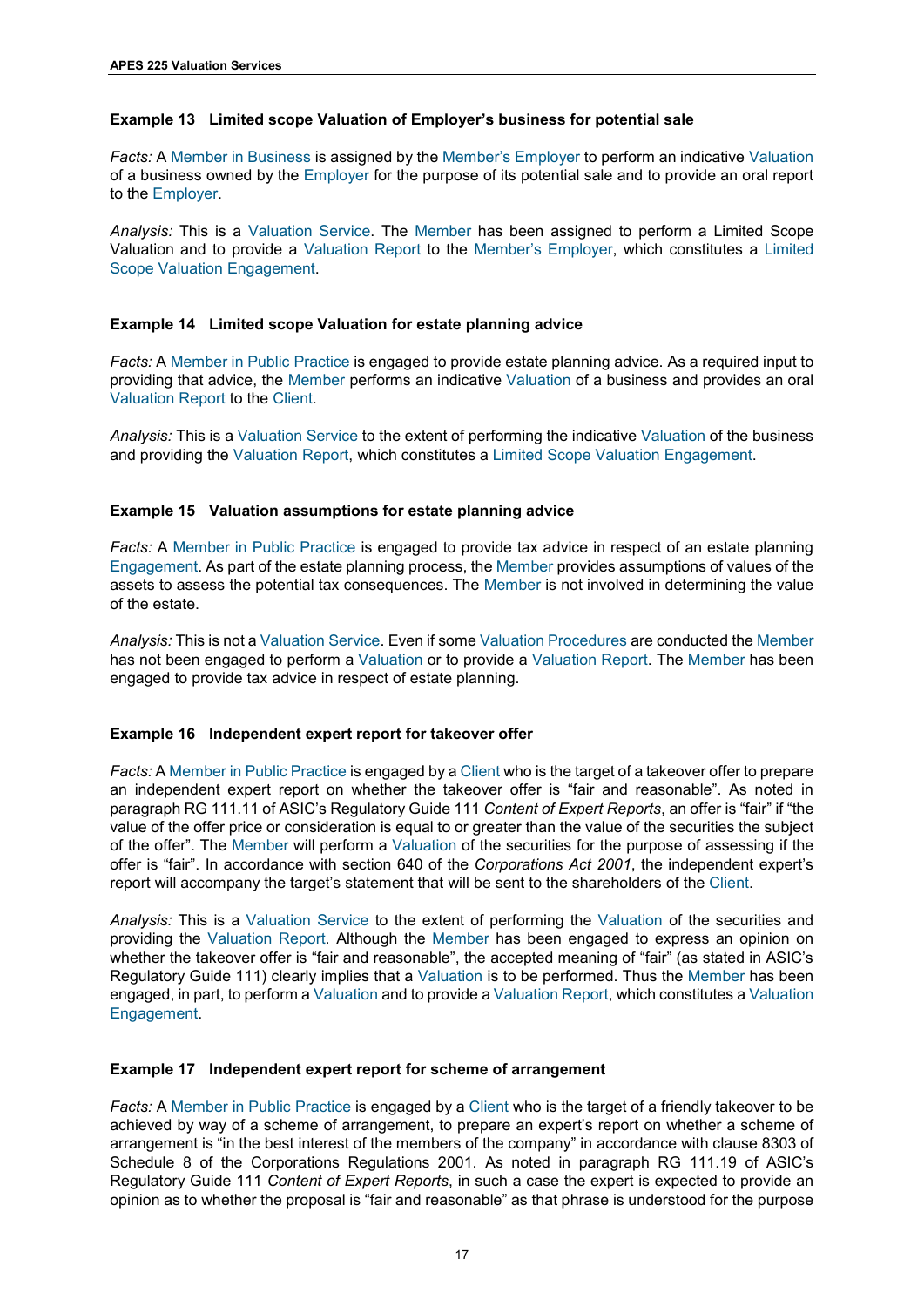<span id="page-17-0"></span>of section 640 of the *[Corporations Act 2001](https://www.legislation.gov.au/Details/C2019C00216)*. The Member will perform a Valuation of the securities for the purpose of assessing if the offer is "fair". The expert's report will, if the court directs, accompany the explanatory statement and notice of meeting sent to shareholders of the company.

*Analysis:* This is a Valuation Service to the extent of performing the Valuation of the securities and providing the Valuation Report. Although the Member has been engaged to express an opinion on whether the proposal is "in the best interests of the members of the company", accepted practice (as stated in ASIC's Regulatory Guide 111) implies that a Valuation is to be performed. Thus the Member has been engaged, in part, to perform a Valuation and to provide a Valuation Report, which constitutes a Valuation Engagement.

#### **Example 18 Independent expert report for the compulsory acquisition of securities**

*Facts:* A Member in Public Practice is engaged by a Client who has acquired 90% of the securities of a particular class of a company and wishes to issue a notice to acquire compulsorily the balance of the securities. The Member is engaged to provide an expert's report under section 667A of the *[Corporations](https://www.legislation.gov.au/latest/C2019C00185) Act 2001* on whether "the terms proposed in the notice give a fair value for the securities concerned". In accordance with section 664C, a copy of the expert's report will be sent to each holder of securities.

*Analysis:* This is a Valuation Service. The Member has been engaged to perform a Valuation and to provide a Valuation Report, which constitutes a Valuation Engagement.

#### **Example 19 Audit procedures on valuation assertions**

*Facts:* A Member in Public Practice is engaged to perform an audit. The Member will perform procedures to test the valuation assertions (as described in [Australian Auditing Standard ASA 500](https://www.auasb.gov.au/) *Audit Evidence)* of the financial statement balances as part of the audit Engagement. The results of these procedures will be documented in the Member's working papers and will not be communicated to the Client.

*Analysis:* This is not a Valuation Service. The Member has not been engaged to perform a Valuation or to provide a Valuation Report. The Member has been engaged to perform an audit and the procedures to test the valuation assertions (as described in the Auditing Standards) are only performed as part of the audit Engagement.

#### **Example 20 Audit procedures on Client's Valuations**

*Facts:* A Member in Public Practice is engaged to perform an audit. The Member will audit/review the valuation models or calculations prepared by the Client to test assets (including goodwill) for impairment as part of the Member's audit procedures in accordance with Auditing Standards. The procedures performed will be documented in the Member's working papers and will not be communicated to the Client.

*Analysis:* This is not a Valuation Service. The Member has not been engaged to perform a Valuation or to provide a Valuation Report. The Member has been engaged to perform an audit and the procedures to test impairment are only performed as part of the audit Engagement.

#### **Example 21 Limited scope Valuation of Employer's business**

*Facts:* A Member in Business is assigned to perform an indicative Valuation of the business of the Employer as part of the Employer's procedures in respect of testing assets (including goodwill) for impairment for financial reporting purposes.

*Analysis:* This is a Valuation Service. The Member has been assigned to perform an indicative Valuation and to provide a Valuation Report which constitutes a Limited Scope Valuation Engagement.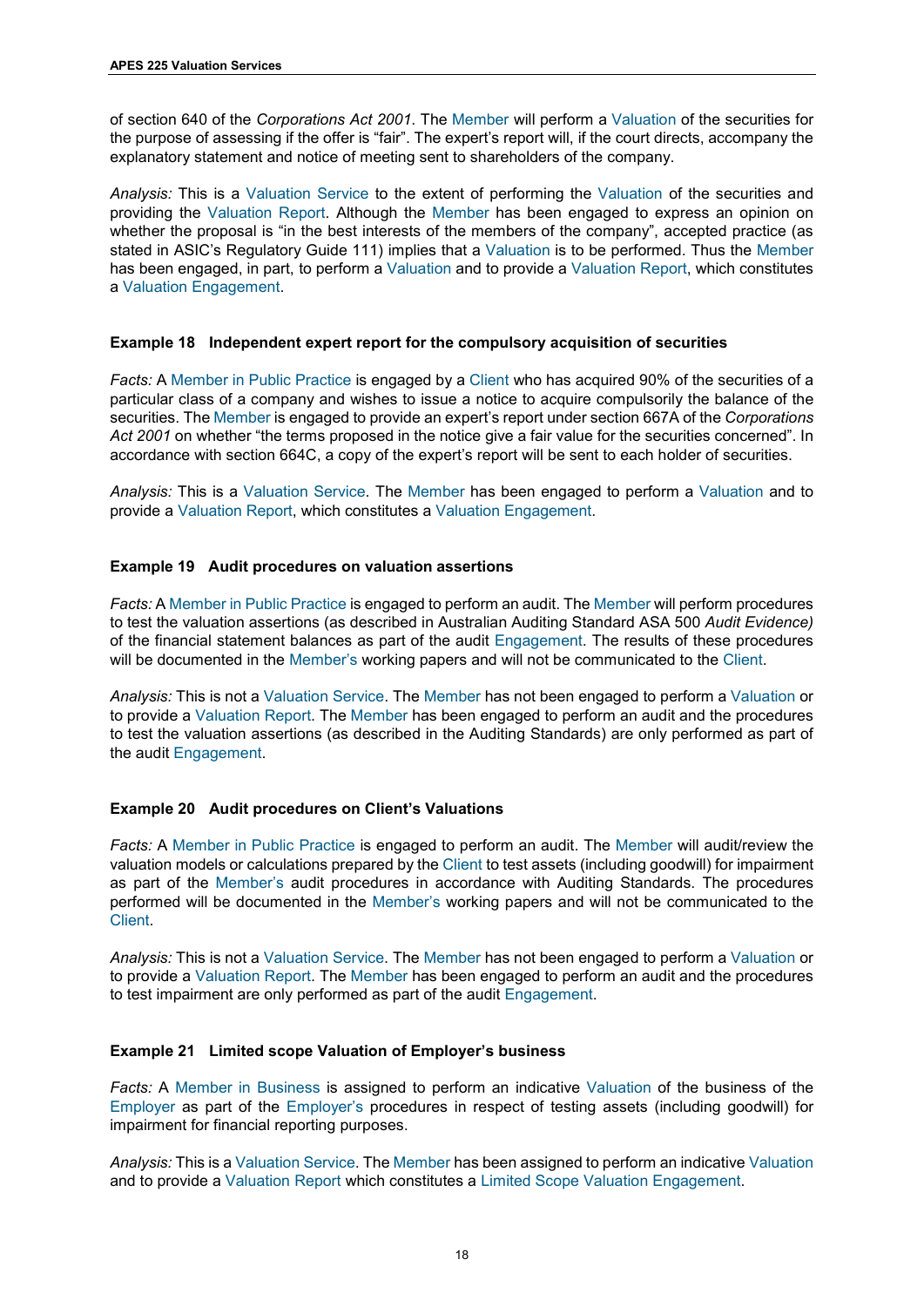#### <span id="page-18-0"></span>**Example 22 Opinion as receiver and manager on realisable value of business**

*Facts:* A Member in Public Practice is engaged by a secured creditor as a receiver and manager of the assets and undertaking of a company. In reporting to the Client the Member expresses an opinion on the amount that might be realised from the sale of the company's business.

*Analysis:* This is not a Valuation Service. Even if some Valuation Procedures are conducted the Member does not perform a Valuation and is not engaged to provide a Valuation Report. The Member has been engaged to perform an insolvency service and the opinion was expressed as part of performing that service.

#### **Example 23 Opinion as expert witness on lost profits**

*Facts:* A Member in Public Practice is engaged to act as an expert witness in litigation and to express an opinion on the quantum of damages suffered by the plaintiff as a result of an alleged wrong-doing by the defendant. The Member is instructed that the damages are to be determined by reference to lost profits and that the court must award damages as a once-off lump sum. In performing this task, the Member:

- (a) will calculate the lost profits caused by the alleged wrong-doing by comparing the profits that the plaintiff would have earned but for the alleged wrong-doing with the profits that the plaintiff will earn given the alleged wrong-doing; and
- (b) will calculate the present value of those lost profits.

The Member will provide a written report and may later give oral evidence at the court hearing.

*Analysis:* This is not a Valuation Service because the Member has not been engaged to perform a Valuation (i.e. the Member has not been engaged to determine an estimate of value of a business, business ownership interest, security, intangible asset, or other asset or liability).

#### **Example 24 Opinion as expert witness on value of business**

*Facts:* A Member in Public Practice is engaged to act as an expert witness in litigation and to express an opinion on the quantum of damages suffered by the plaintiff as a result of an alleged breach of contract by the defendant. The Member is instructed that the damages are to be determined by reference to the value of the plaintiff's business before the alleged breach of contract and the Member is instructed to express an opinion on that value. The Member will provide a written report and may later give oral evidence at the court hearing.

*Analysis:* This is a Valuation Service because the Member has been engaged to perform a Valuation and to provide a Valuation Report which constitutes a Valuation Engagement. It is a Valuation because the Member has been engaged to determine an estimate of value of a business by applying Valuation Approaches, Valuation Methods and Valuation Procedures.